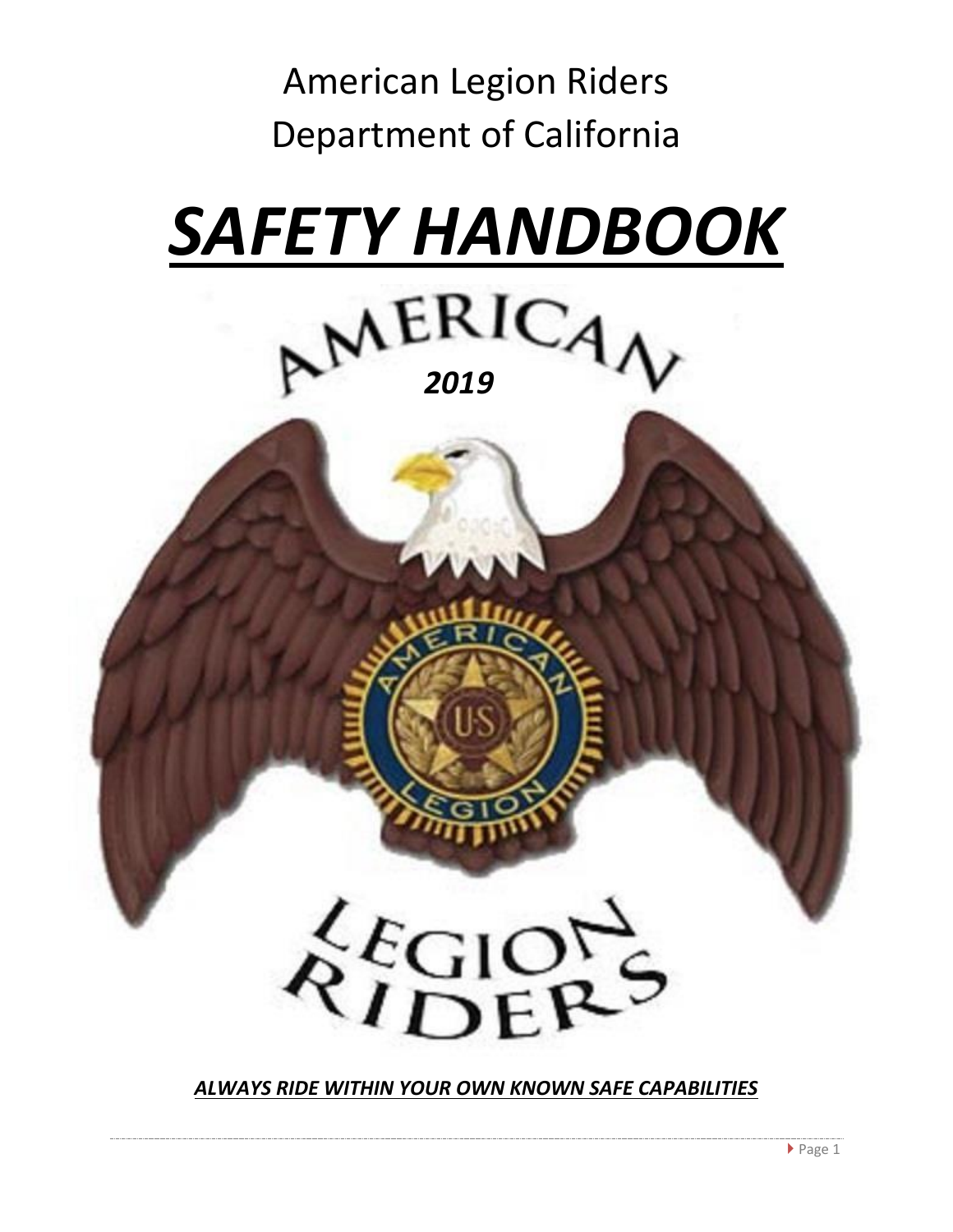#### **Section I. Individual Responsibilities**

Participants in a group ride must be willing to follow basic and sensible rules to insure the safety of everyone involved. If you are unwilling to follow the rules, then do not participate in the group ride. Ride behind or separate, not between the Ride Captain and the Safety Officer or you will be asked to leave the group. Know your bike, your own abilities and know who you are riding with. The saying *"Ride no faster than your Guardian Angel can fly"* is very true. Riders should know the basic hand signals of group riding and "use them". Every rider in the group must have the capability and responsibility to use hand signals at any time necessary. In a group ride, you are responsible for more than just yourself. The Ride Captain may miss a road obstacle, or not signal for a variety of reasons, including the fact that he/she just didn't see it. It becomes your individual responsibility to signal to the riders around you and behind you that there is an obstacle in the road. Other riders depend heavily on these signals; riding as a group reduces your view of the road.

- **a)** Prior to **EVERY** ride, conduct a Pre-Ride Check. We recommend the Motorcycle safety Foundations T-CLOCS Inspection. Attachment (1)
- **b)** *If at any time you feel the riding intensity is beyond your current skill level, you should drop out of the group ride. Trying to keep up with the formation may be hazardous to you and other riders in the group. You are responsible for riding within your limits.*
- **c)** Any rider that is uncomfortable with the speed of the ride, should motion the riders behind to pass and take a forward position. The Ride Safety Officer/Tail Gunner will take the responsibility to ride with this person separately or stop to assist if there is a problem.
- **d)** All signals from the Road Captain should be relayed through the group by repeating the same signal back to the Ride Safety Officer/Tail Gunner. It is important that all signals get passed through the entire group at all times. If the rider in front of you, including the Road Captain, signals an obstacle in the road, **YOU ARE "OBLIGATED"** to pass that information on to the riders behind you using hand signals. If you do not and the person behind you hits the obstacle, you might be facing a serious discussion... See "Basic Hand Signals" on pages 12-13.
- **e)** Less experienced riders should ride near the front of the group to minimize the rubber band effect. This helps aid the Road Captain in adjusting the pace of the ride. More experienced riders should ride towards the back of the group.
- **f)** All riders are expected to be ready to depart the assembly point with a *full tank of fuel,* full stomach, an empty bladder and appropriately clothed. Be prepared to ride for at least one hour before stopping.
- **g)** Every Rider should be prepared for a breakdown, carry an extra bottle of water, snack, etc… Safety is everyone's responsibility.
- **h)** Do not consume alcohol or use any drugs or medication that could impair your judgment and ability to ride.
- **i)** Never block traffic yourself. It's dangerous and it is against the law. Can you spell LIABILITY?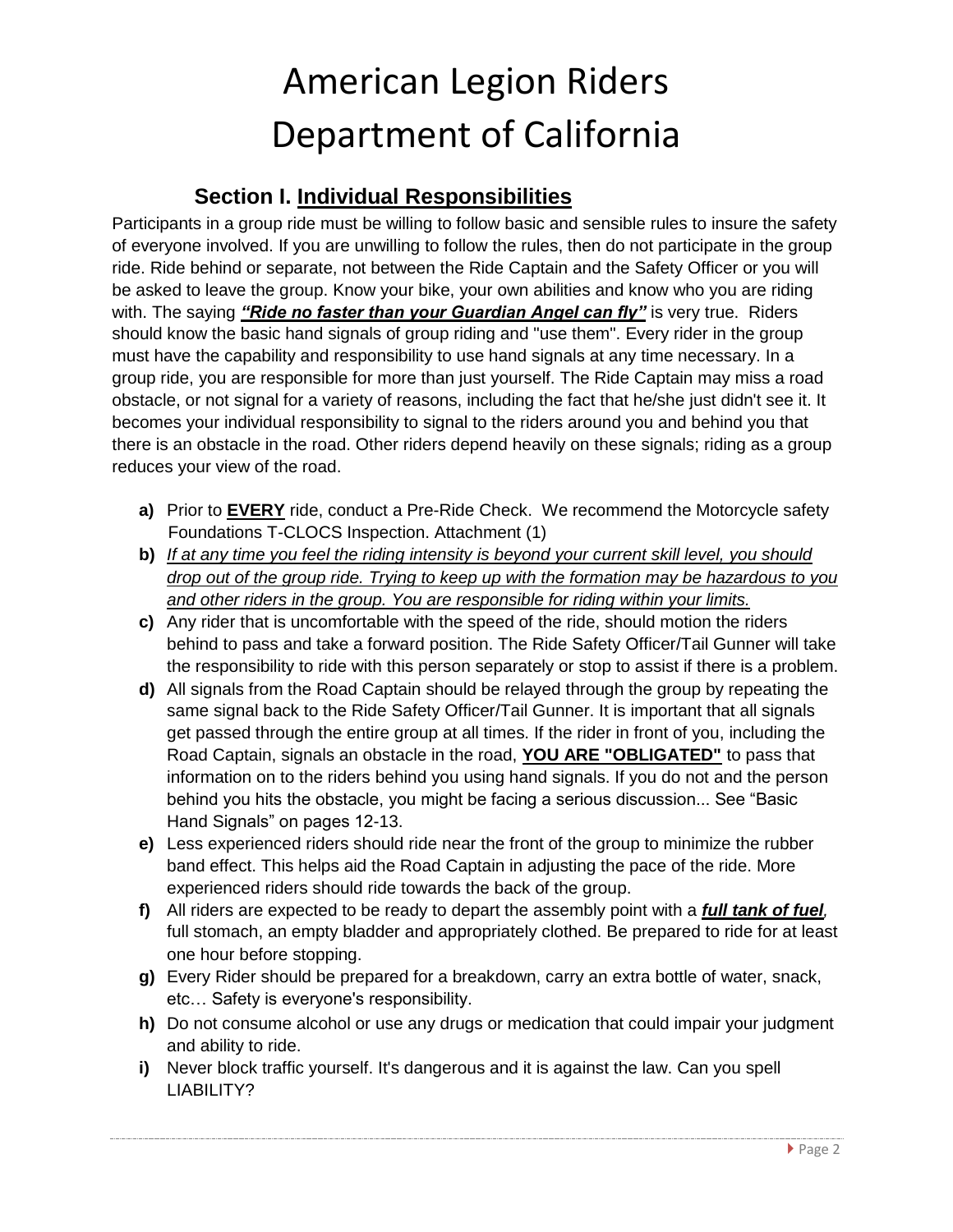**j)** If you have any concerns about the ride, you need to talk to the Road Captain and he/she will try to address your concerns. Safety is everyone's responsibility.

#### **Section II. RIDE LEADERSHIP**

#### **1) ROAD CAPTAIN:**

- **a)** The Road Captain has overall responsible for the safety of the ride with the assistance of the Ride Safety Officer/Tail gunner. Road Captain rides front and to the left. If a Chapter has a Safety Officer/Tail gunner who is not the Road Captain, he can ride as the last bike. This does not preclude other members from leading a ride to a location.
- **b)** The Road Captain is a fundamental part of any ride planning and he/she is in charge of group rides.
- **c)** The Road Captain deals with the police and other unexpected surprises making sure everybody has a fun and safe ride.
- **d)** He/she can instruct any rider to ride in a specific position within the group, or to leave the group entirely, for reasons of misconduct, disorderly or unsafe riding, or for observed faulty / unsafe equipment. Watch for his/her directions and signals.
- **e)** In all cases, the leaders must keep track of what is happening behind them, it is much more difficult to pass information forward than back. Road Captain will designate a Ride Safety Officer/Tail gunner generally an experienced rider who rides last in line and make sure everyone is OK. When going on rides, meet at a predetermined place and time. It is much more enjoyable and safer when everyone follows the same plan.
- **f)** He/she helps educate new riders in hand signals and other riding etiquette. You should feel comfortable asking the Road Captain questions on all aspects of motorcycle riding and safety.
- **g)** At each ride he/she, does the following:
	- **1.** Conduct pre-ride briefs, in accordance with Attachment (2), to review the route to the final destination, planned stops, procedure for the return ride (i.e. on your own, organized groups, and planned routes). The Road Captain(s) and Ride Safety Officer/Tail gunner(s) will be identified should it be necessary to break the riders into smaller groups for safety and answer any questions you may have.
	- **2.** Review the ride route and change the route as actual road conditions / weather dictates.
	- **3.** Advise riders about the pace of the ride and the ride formation.
	- **4.** Conduct Pre-Ride visual advisory safety check on all bikes.

#### **2) MID CAPTAIN:**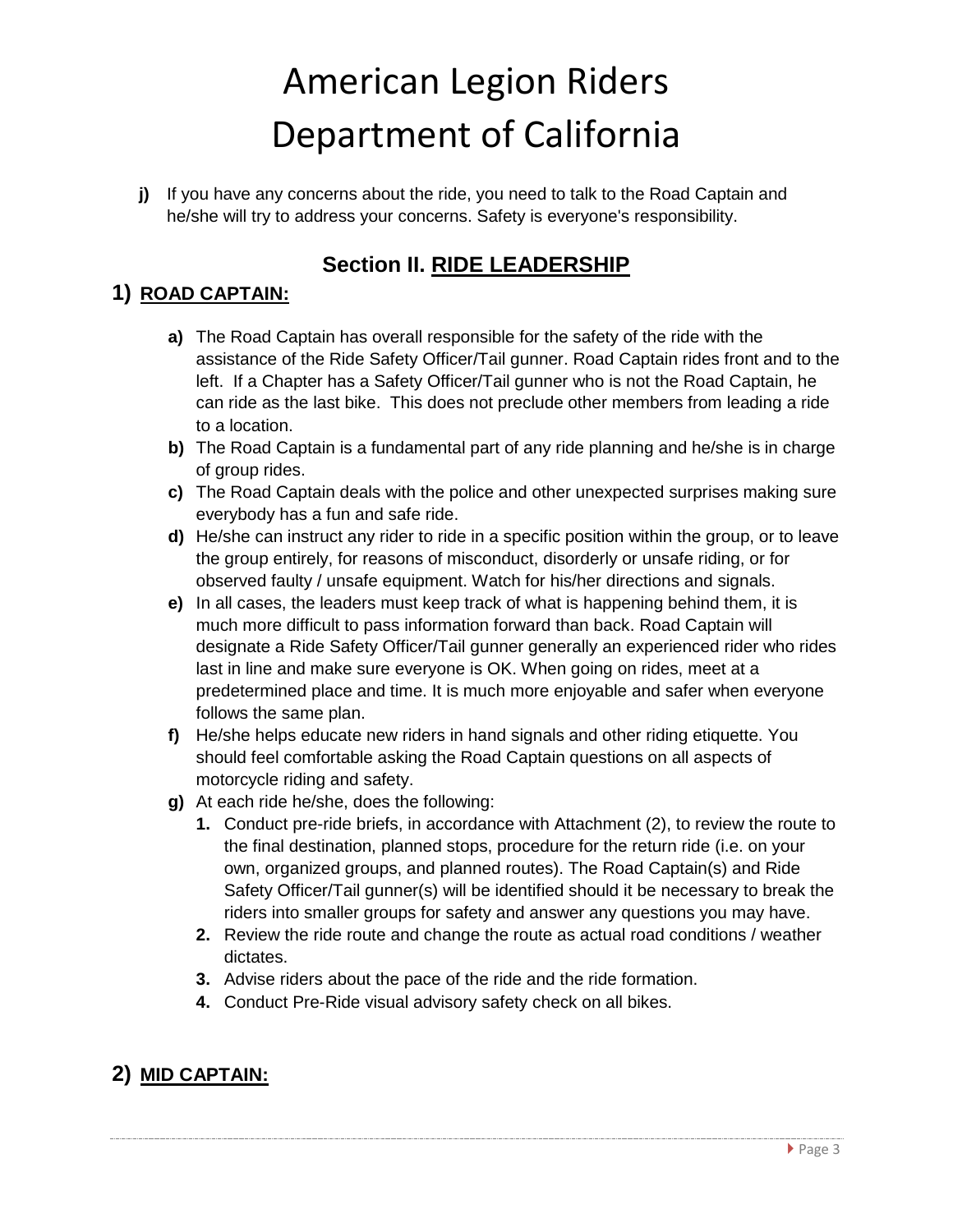A Mid Captains responsibility is much the same as the Road Captain. In a large group, Mid Captains are used for "breaking up" the main group into smaller more controllable sizes. Most often this is used while traveling in heavy traffic or in areas of multiple stop signs or lights. Smaller groups will allow for a safer ride during certain conditions and may keep everyone out of harm's way. Small groups can blend back into the main group at a later point when appropriate. It will be the Road Captain's responsibility to determine if size of group of the group(s). Mid Captains help prevent riders from speeding or otherwise using poor judgment in the attempt to "keep up" with the main group.

#### **3) RIDE SAFETY OFFICER/TAIL GUNNER:**

This very important position is often overlooked, but can be a critical part of the successful and safe group ride. The Ride Safety Officer/Tail Gunner sees all because he/she take the "last" position in the group and, the responsibilities of this position can be varied and numerous.

The Ride Safety Officer/Tail Gunner communicates to the Road Captain, the status of the group. The most used signal is a fist high in the air signaling to the Road Captain that everyone is together and made it through that traffic light or a turn. The Road Captain will "acknowledge" this by signaling back the same way. This also helps to remove the anxiety of the riders in the group, wondering how everyone is doing. Other signals are used and discussed directly between the Road Captain and Ride Safety Officer/Tail Gunner to insure proper communication.

If the group becomes separated, the Ride Safety Officer/Tail Gunner moves to a lead position and becomes a Mid Captain. If there is a problem, it becomes the Ride Safety Officer/Tail Gunner's responsibility to oversee, and communicate appropriately so that emergency services can be notified as necessary. Obviously, the Ride Safety Officer/Tail Gunner should be equipped with a cell phone, radio or device capable of doing so.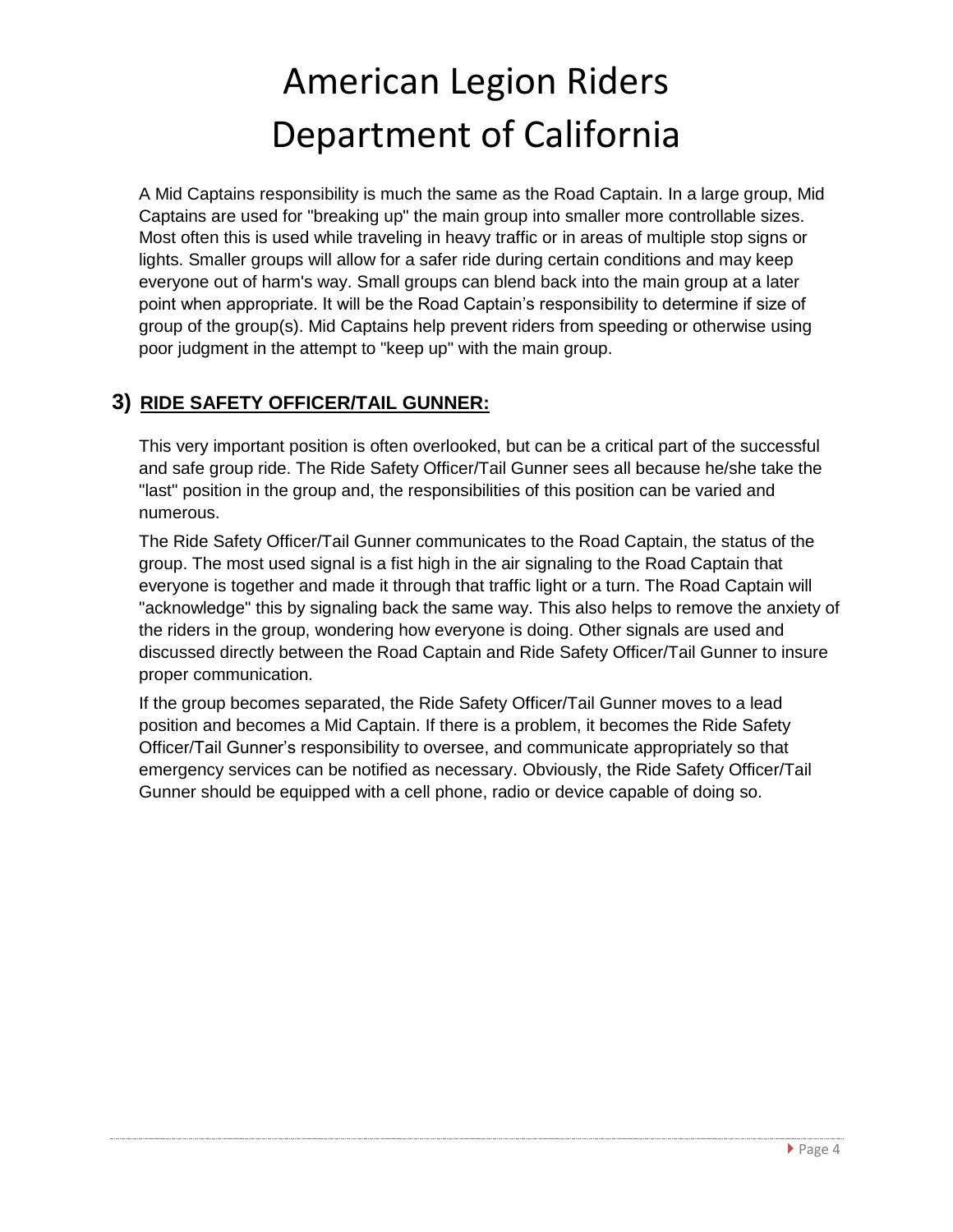#### **Section III. Riding Together / Group Rides**

#### **1) General:**

- **a)** Watch for signals from the Road Captain, turning, staggered, single file, slowing and hazard signals are to be passed back through the formation.
- **b)** The group will stop for all traffic signals and obey all traffic laws. Do not run stop signs. Only an official police escort may block intersections.
- **c)** The entire width of the lane belongs to you or the other rider; so do not ride beside another rider. Do not crowd your fellow Rider; allow them and yourself room to swerve in case of an emergency or road hazard.
- **d)** Watch for traffic signal changes and be prepared. Safely bunch up at approaching intersections to shorten the formation length.
- **e)** *Do not run caution or red lights.*

#### **2) Formations:**

**a) Staggered formation:** 1–2 Second Rule is the norm on most roads. In staggered formation you should follow the bike directly ahead by 2 seconds and the bike in the other left or right lane position by 1 second. This is not always possible. Maintain your location within the group and do not pass. If you need to change location in the formation wait until the next stop then change your position when the ride starts again. It is common courtesy for the rider who is following, in the other position of the lane, to signal to the next rider in the lane with the vacancy to move up one position. If the rider does not signal, slowly begin to move into the vacant position.



- **b) Single file formation:** is recommended for narrow twisty roads, Interstate entrance and exit ramps and construction areas. Watch for Road Captain signals.
- **c) Stop Sign:** Double up, proceed through as pairs and then return to normal staggered formation.
- **d) Stop Lights** Stop if the light turns red, regardless of your position in the group. Proceed on green when the way is clear. The Road Captain will slow-up so that you may safely rejoin the group.
- **e) Lane Changes** Pass the signal back from the Road Captain. Each rider is ultimately responsible for their own safety. On multiple lane highways, hold your lane until the motorcycle in front of you changes lanes. The Road Captain makes the call for Lane Changing at the front, uses hand signals/blinkers and each rider should follow his move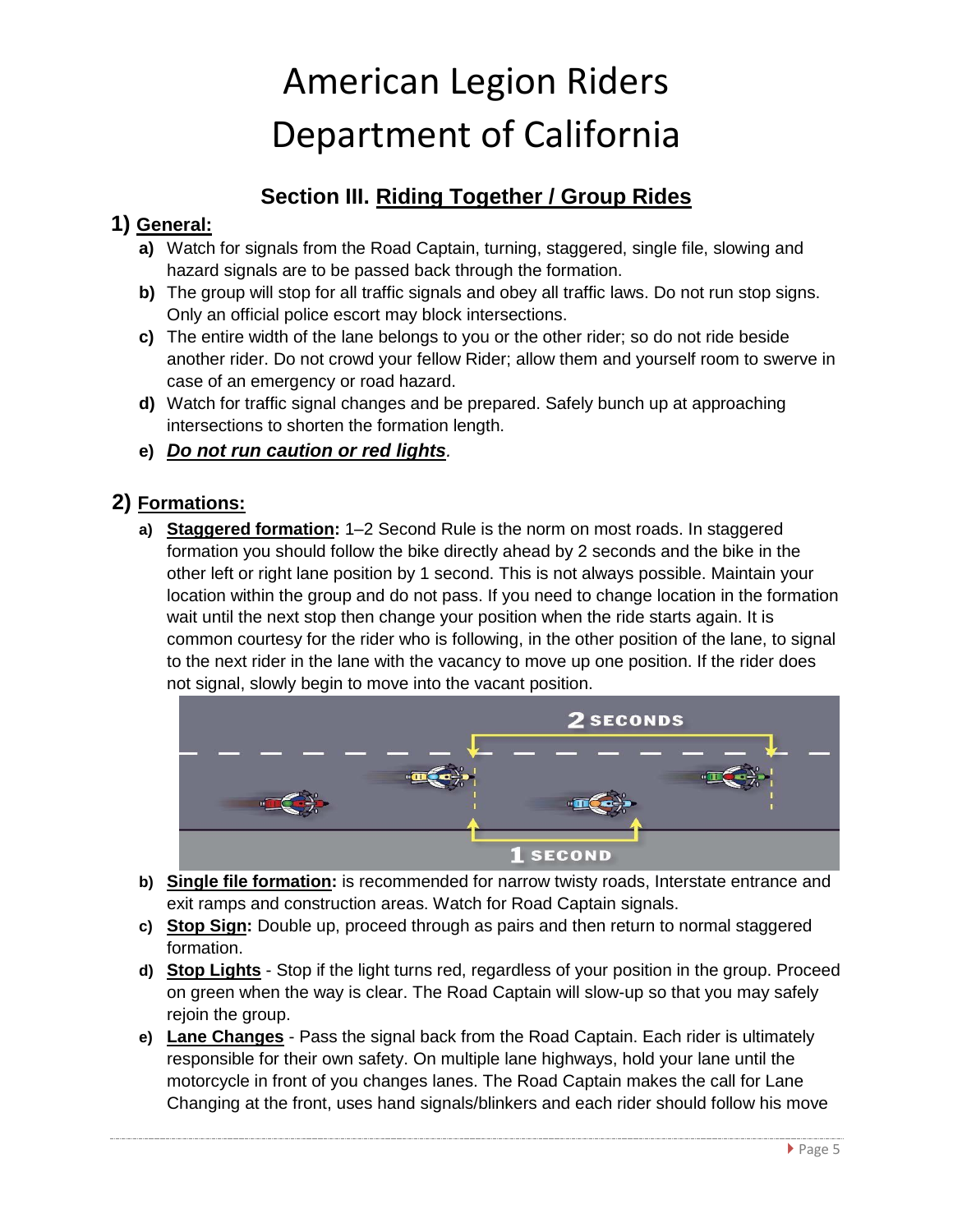safely in order to prevent confusion. The experienced Safety Officer/Tail Gunner should be able to anticipate this move to secure the lane, but is not necessary.

- **f) Hand Signals** Pass signals back to the rider behind you. Do not maintain or perform any hand signal if safety requires two hands on your handlebars. See "Basic Hand Signals" on pages 13-14.
- **g) Lane Splitting** You should never *Split Lanes* when riding in a large group, all riders in your group may not have the appropriate skills or experience to follow safely.

#### **3) Lane Changes and Passing:**

- **a) Multi-lane highway lane change:** The Road Captain makes the call for Lane Changing at the front, uses hand signals/blinkers and each rider should follow his move safely in order to prevent confusion. The experienced Safety Officer/Tail Gunner should be able to anticipate this move to secure the lane, but is not necessary.
- **b) Passing Traffic on Two lane highway:**

Only pass when legal, single up while passing and use your own judgment. No more than one or two bikes should enter the passing lane at any one time. When those bikes have passed and pulled into the lane, the next 1 or 2 riders may begin to pass. The Road Captain will stay in the passing lane after passing, as long as the road ahead is clear, to create a large gap ahead of the passed vehicle. When the Road Captain is in the passing lane, it indicates no oncoming traffic. The passing rider must maintain their speed after pulling in front of passed vehicle to create a safe gap between them the pasted vehicle to allow the next rider to safely enter the lane behind them. Do not pass if you do not feel comfortable, you can always catch up with the formation down the road. After passing, return to the appropriate formation when it's safe and as soon as possible.

#### **4) Other Vehicles in the formation:**

Other vehicles may enter the group for a short period. Respect their right to use the road. They usually leave the group at the first opportunity. If you get into a dispute with the driver of a vehicle, the larger vehicle will always come out ahead.

#### **5) Group Separations / Dropping Out:**

- **a)** If you must leave the group, exit from the side of the group, preferably at a location that does not disturb the other riders. Signal to another rider that you are leaving so they may inform the Road Captain at the next stop.
- **b)** The Ride Safety Officer/Tail Gunner will follow at the back of the group and will stop to help any rider who has to drop out of the group. When the Ride Safety Officer/Tail Gunner stops to help someone, the last rider in the group becomes the Ride Safety Officer/Tail Gunner. That person will inform the Road Captain at the next stop that riders have been left behind.
- **c)** If the group gets separated at a traffic light/stop the last rider of the forward group becomes the Ride Safety Officer of that group. The Road Captain will stop or leave a rider to wait for and direct the following group at any intersection where the group makes a turn. If you become the lead of the trailing group and do not know the group ride route,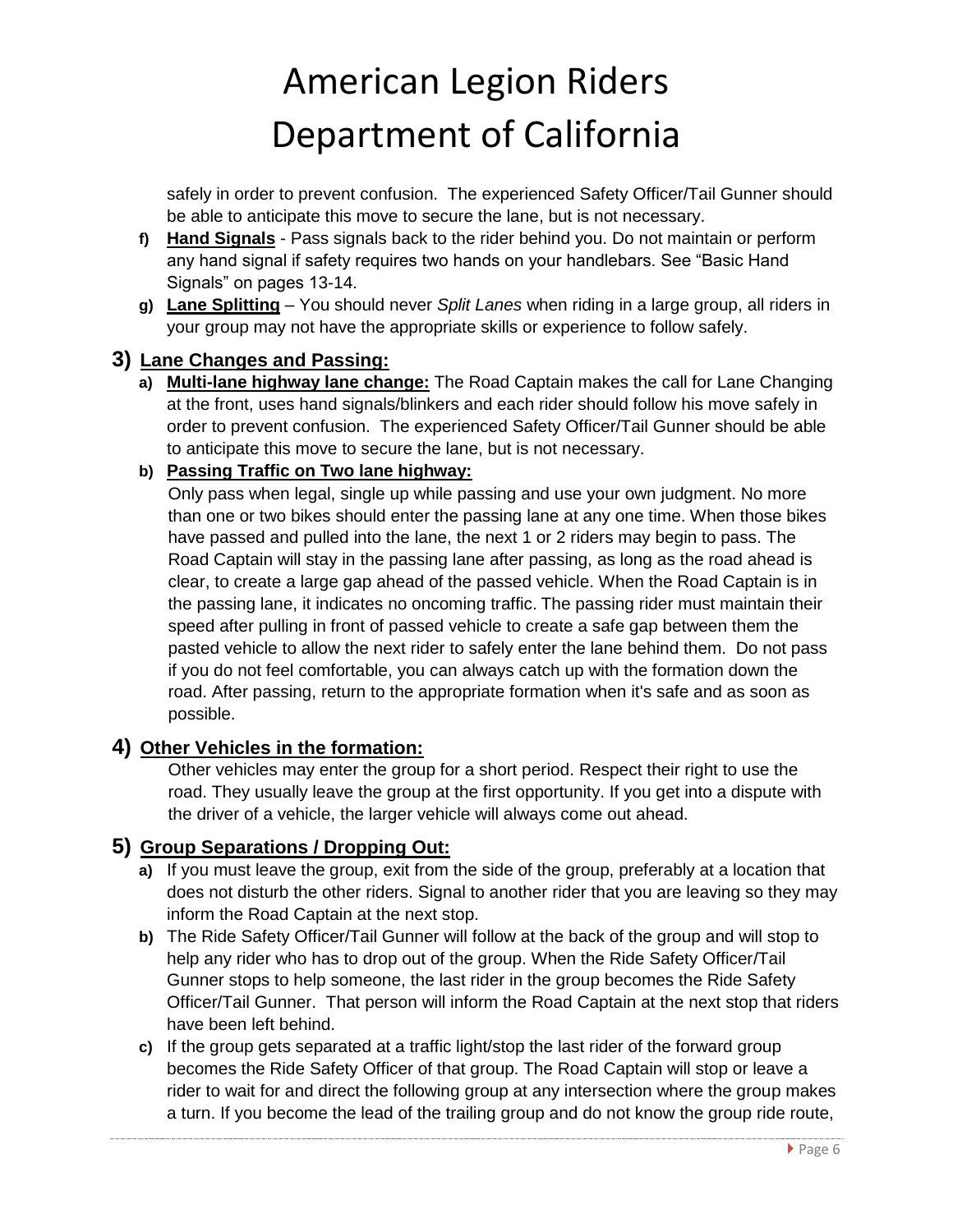then stop your group at the nearest safe pull off point and get a rider who knows the route to lead the group to the next scheduled stop. The Road Captain may send two riders back to check on the missing riders and/or opt to continue the ride.

#### **6) Breakdown/Accident:**

If a breakdown occurs during a group ride, the Ride Safety Officer/Tail Gunner will pull over with the rider needing assistance. The Ride Safety Officer/Tail Gunner will communicate with the Road Captain in the best manner possible to advise him/her of the situation. *USE EXTREME CAUTION.*

#### **7) Parking:**

Watch where the lead Road Captain positions him/herself in the parking area. Slowly ride behind him/her and get in-line. After everyone is in-line the group backs into the parking slots. When the Road Captain pulls into a small parking space, that's your cue to find your own spot to park.

**8) Trike Safety** – All 3 Wheel Motorcycles include Can Am Spiders and Harley Motorcycles.

SAFETY TIPS FOR OUR 3-WHEEL MOTORCYCLES



These are general safety tips for our riders and vary depending on if you are riding the standard Harley (2 wheels in the back) or Spider (2 wheels in the front). Always read your owner's manual before operating your vehicle and look for safety tips that list do's and don'ts.

1. All Riders should watch an instructional video, provided by the Manufacture or on U-Tube, so they can learn everything they can expect to encounter on a three-wheel motorcycle.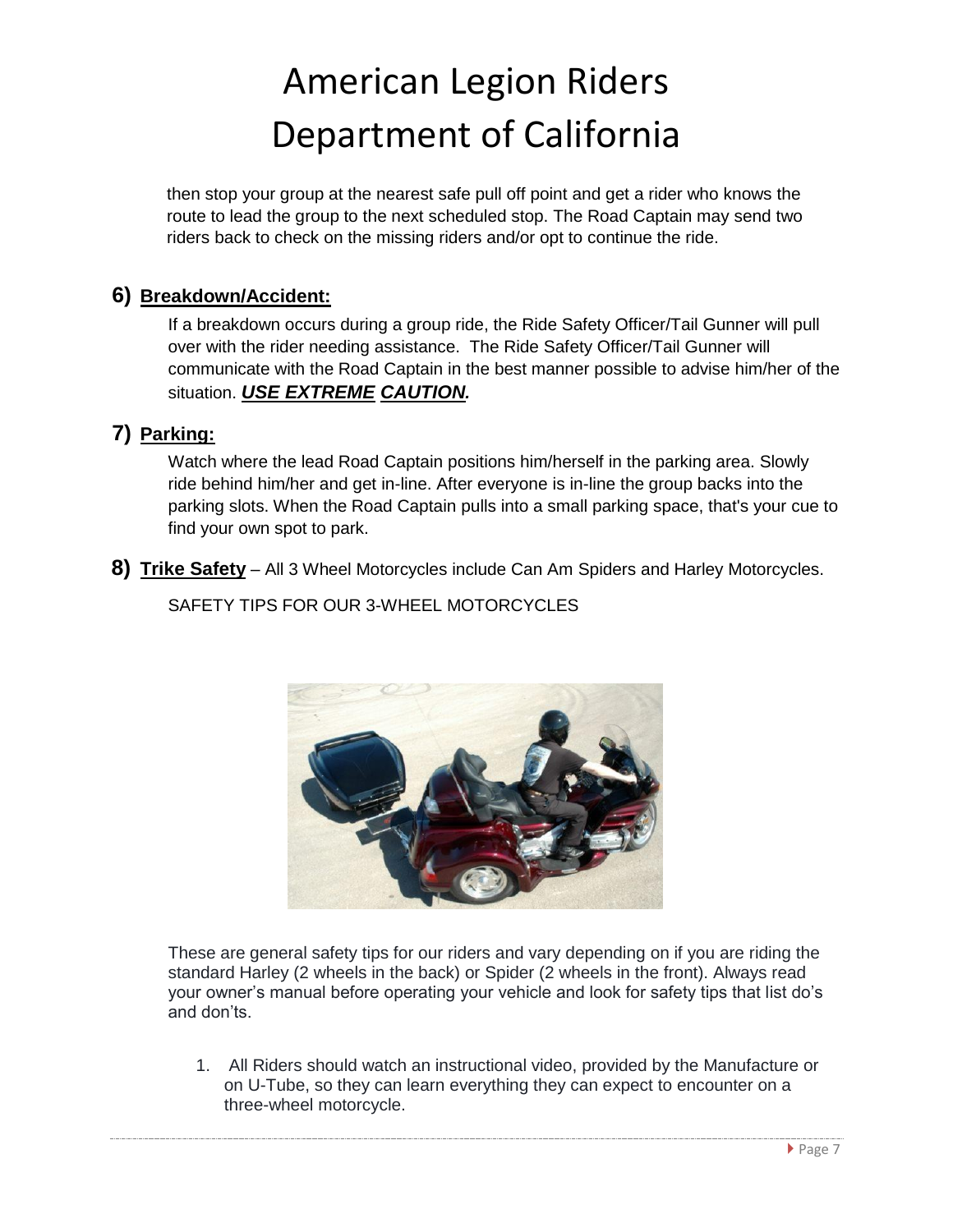- 2. Riders are encouraged to take a local riding course which will highlighting the science of riding a three-wheel motorcycle, practice training with coaches to assist in questions/techniques, pass on some common sense three-wheel safety approaches to stopping, curves and emergency stopping.
- 3. We do not encourage lane splitting for any three-wheel motorcycles, instead:
	- a. An experienced rider should lead the three-wheel motorcycles in case the group decides to split lanes.
	- b. The experienced rider should know the route and location of the next stop or destination of the group.
- 4. Never, ever, put your feet down. There are three wheels, so you won't tip over.
- 5. If your Trike has a hand brake, you must release it before moving out. Without a kickstand, there's nothing but the hand brake to keep the trike from rolling into an object or off the roadway or parking lot.
- 6. The wheelbase of a Trike is about the same as that of the two-wheeler, but because of its bodywork, it's slightly longer and a whole lot wider. To determine just how wide, once seated, stretch out your arms -- that's the width you must allow for when cornering. Make sure you have enough room to pass, turn a curve or park.
- 7. A trike involves "direct steering." Point into the direction of travel, lock your outside elbow into the turn, and then roll on the throttle through the turn - this differs from a two-wheeler where you counter steer and lean through a corner. Using the Point, Lock, and Roll system, we went into, and out of, every type of corner quicker than when riding any comparable two-wheeler. And what's more, we did so with increased confidence from not having to brake or steer around light road debris, such as sand and gravel.
- 8. Look into and ahead of your direction of travel. Good advice, whether on two, three, or four wheels.
- 9. Use both front and rear brakes. On a two-wheeler, your rear brakes are 30 percent of your stopping power. On a trike, though, two rear wheels mean twice the stopping power, so you don't want to override your front wheel. Even in panic stops, the trike stops quickly and keeps straight.
- 10. Find a parking lot and practice figure-eight, panic stops, quick turns, and even cranking the handlebars in both a hard right and a hard left, while in motion.

When riding in a group, consider the following:

- 1. All 3-wheel motorcycles SHOULD ride in the rear for safety.
- 2. Since they ride in the rear, we encourage all our Chapters to have an experienced 3-wheel motorcycle as their Safety Officer/Tail Gunner because he/she can be seen better by traffic coming up from the rear. However, some Chapters have experienced 2-wheel riders with years of experience in fixing bikes on the spot and first aid kits. For this reason, we leave it up to the Road Captain to make that determination. Reasons for riding in the rear of the group: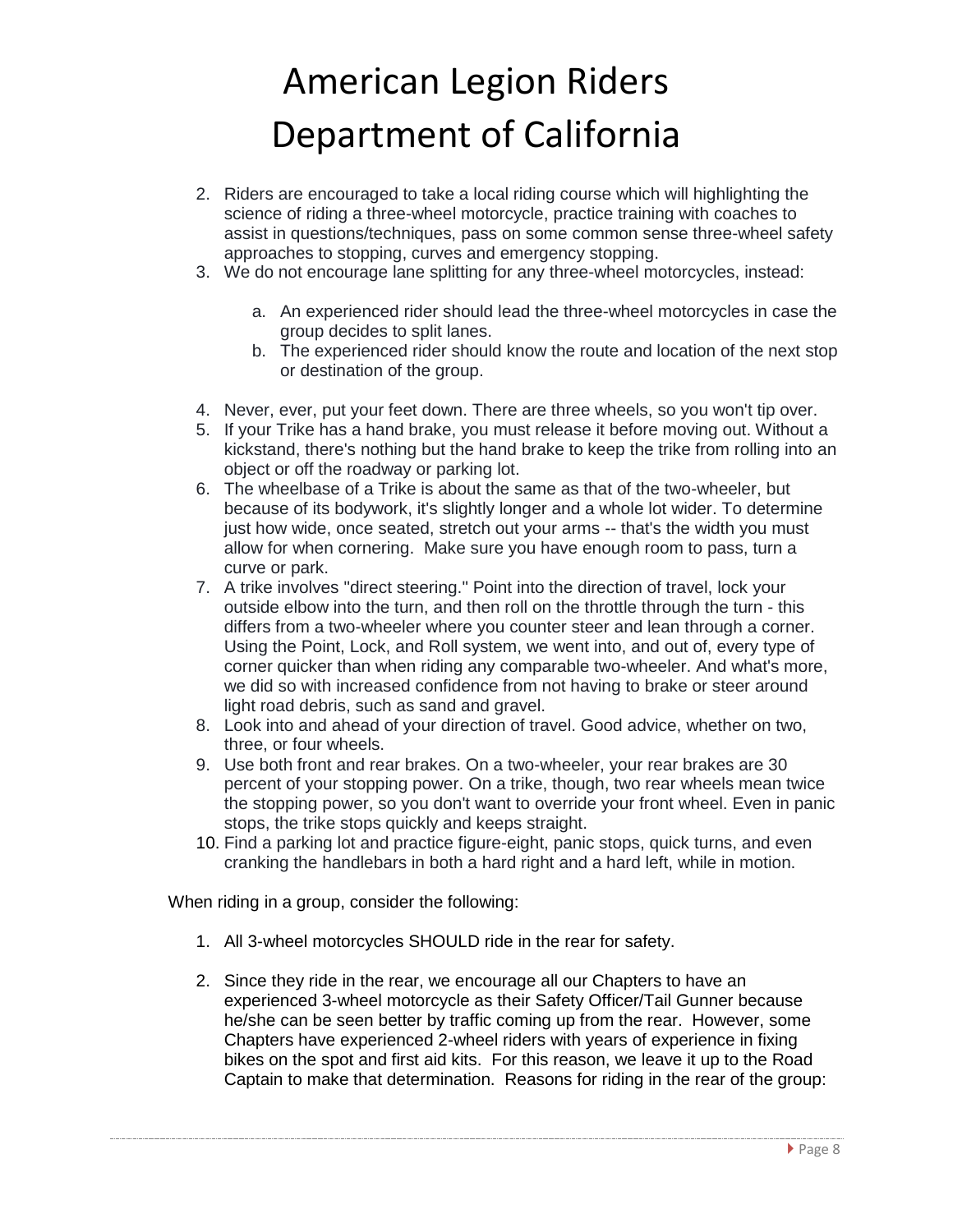- a. Harder for 2-wheel riders to see around a 3-wheel rider.
- b. Trikes can stop quicker than motorcycles, which could result in an accident with the 2-wheel rider following.
- c. Trikes can't avoid objects as easy as motorcycles and could flip up objects.
- d. Some Trikes riders might be slower than other riders, especially in curves.
- e. Riding with trailers or sidecars can create the same issues and need to be in the rear of the group.
- 3. It is up to the Ride Captain to determine if he/she wants the 3-wheel riders in a staggered formation or riding centerline based on his experience.
- 4. All riders should be encouraged to ride staggered so they can see ahead of the rider in front of them.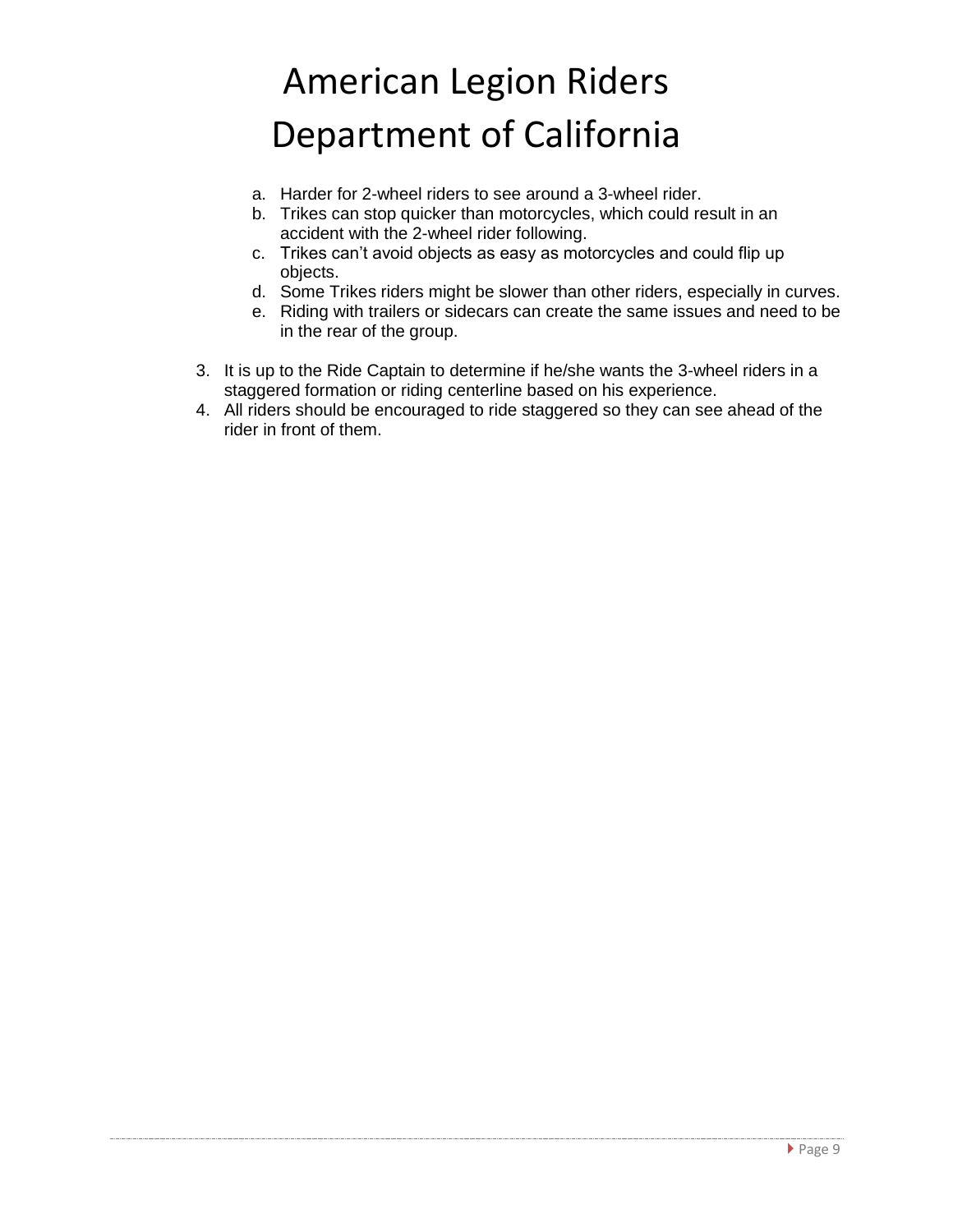#### **Section IV. Time to Ride**

#### **1) Meeting Place and time:**

Riders should make every effort to arrive on time at the meeting place. This gives riders an opportunity for a final gear check. The Road Captain will normally arrive at the departure location a minimum of 30 minutes prior to the Pre-Ride Brief. If you have questions, this would be a good time to approach the Road Captain.

#### **2) Overnight/Out-of-Town Trips:**

These rides usually have more than one ride plan involving multiple Road Captains. The meeting locations will be pre-determined by the Road Captain leading each group. Each Group Road Captain will lead their ride and they are responsible for all the planning information.

#### **3) Getting Your Head in the Ride:**

There are many traps out on the roads, all roads have hazards that we need to negotiate. And there are many motorcycle safety programs (i.e. Motorcycle Safety Foundation [MSF], and the California Motorcyclist Safety Program [CMSP]) that can help train and hone your riding skills. This thought-provoking section highlights only a few road hazards you may encounter. While every hazard may appear the same; all hazards are different and there is no single solution. The rider must decide their own course of action to successfully cope with the obstacle. From one patch of surface to the next, one day to another, it's not realistic to assume the road surface will be consistently good. Look for changes in color or texture of the road ahead. Avoiding common hazards means observing the hazard in time to do something about the situation. Source of the following information is from "Proficient Motorcycling" by David L. Hough - "Mastering the Ride". "Remember, practice is training and when you're excited, you are reliant on your training."

#### **1. Road Configurations:**

- **a) Twisting and curving roads** Increases the enjoyment of riding on back roads for most riders. Familiar roads free of surface hazards may still take a rider by surprise as a rider doesn't recall every curve exactly. Small errors can have magnified consequences when riding in a group or formation. Always operate your motorcycle at a safe speed not to exceed your range of vision or abilities.
- **b) Unexpected Objects** Always be prepared for an abrupt stop or altered courses as you negotiate each curve. Prepare for whatever combinations of dips and turns in the roads that may be just beyond or out of your sight.
- **c) Apexes / Cornering lines** The "Tail of the Dragon" is a great example as many riders sharpen their floorboards accelerating through curves. Almost all 318 curves in the 11-mile run camber (slant) nicely into the turn thus increasing traction and lean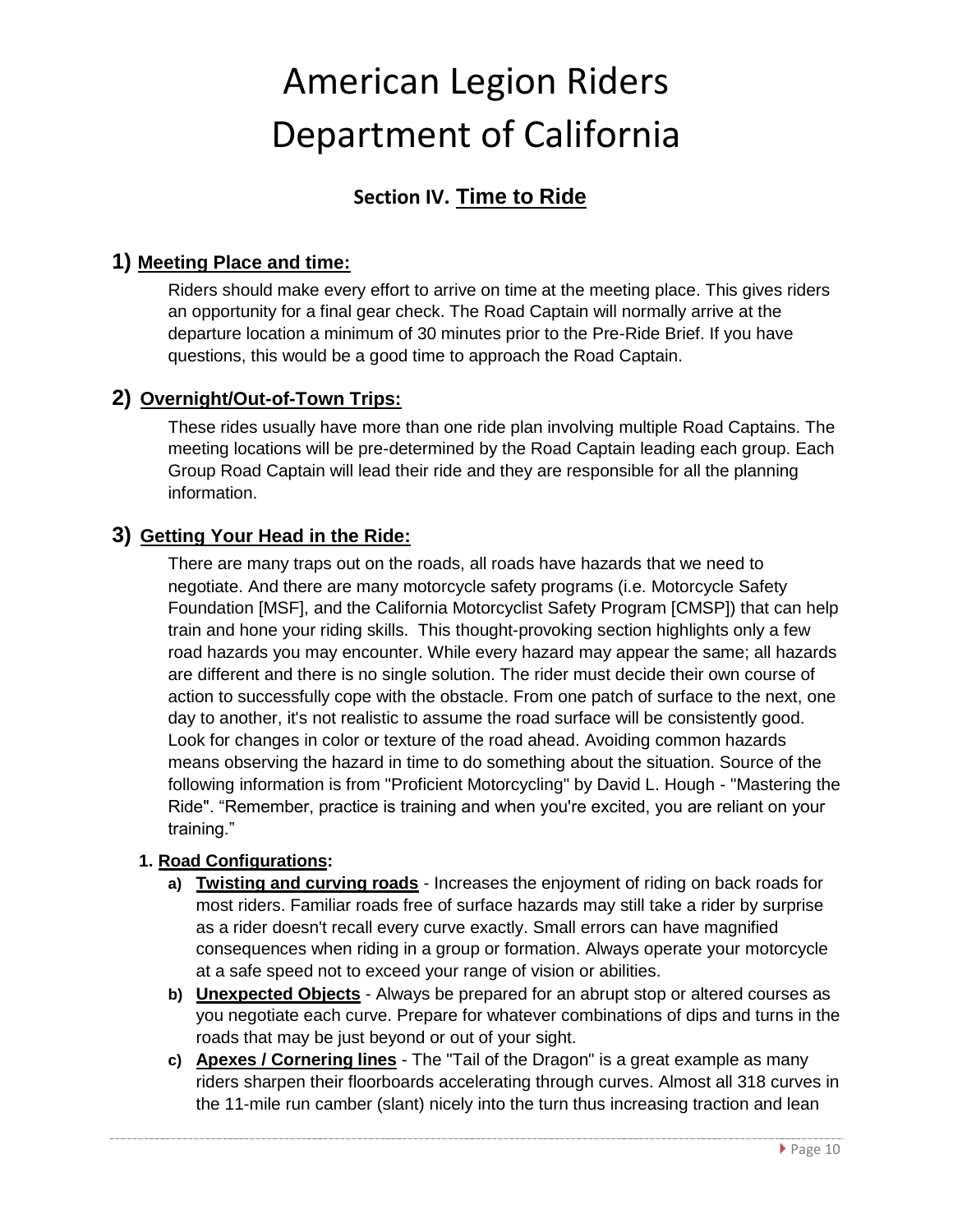over clearance. However, there are a few curves that slant the wrong direction decreasing lean over clearance and available traction. An improperly graded road can be a disaster in the making. Use the "slow, look, lean, and roll" technique

- **2. Roadway Contaminants** Spend time learning how to read the road ahead and adjust your speed and line to keep a lot of reserve traction available. The key is to look for changes in the appearance of the surface that indicate a possible change in the road condition. Avoiding common hazards means observing the hazard in time to do something about it.
	- **a) Sand** We live in California, expect sand to build in the corners and/or be blown across the road. Loose sand normally decreases traction on a dry road but might actually improve traction in the rain.
	- **b) Edge traps** Work zone warning signs may be your first indication and shouldn't be ignored. Keep your tires away from raised pavement edges. If you must cross over an edge, do so at maximum angle. Treat it like a curb, swerve away from the edge and cross at a 45-degree angle. Roll the throttle to bounce the front wheel over the edge then straighten the bike.
	- **c) Loose Gravel** Stay out of the deep stuff and away from the center line on a two lane road. Riding too slow causes more wobbles than moving along a little faster. Nothing excites a rider like the front wheel plowing into loose gravel. The deep gravel near an entrance can take down an unsuspecting rider.
	- **d) Tar Snakes, Pot Holes and Slippery Stuff** -It's important to devote part of your attention to road conditions. Even when riding in a group, you alone are responsible for your course direction. A rider in front of you may not be aware or may not be able to point out a hazard in the road.
	- **e) Dirt** Dirt blown across the road might decrease traction to some extent but will quickly turn to slippery mud with rain.
	- **f) Oil** When stopping, look at the pavement where you put your feet down. Vehicles leak oil and oil buildups are common at intersections. Be aware of the temperature and current weather conditions. If the weather is hot and dry be suspicious of dark puddles. It may be water that will quickly evaporate off your tires or it may be oil that will lubricate your tires for several miles. **Remember that the center of the road can be the most hazardous when wet.** When it starts to rain, ride in a vehicle's tracks. Often the left tire track will be the best lane position, depending on traffic and other road conditions as well.
	- **g) Bridges** Assured encounter in California. Be aware of smooth concrete or the hated steel grates. Steel grates will cause your tires to wiggle around and change the available traction.
	- **h) Agricultural areas** We all enjoy the country side rides. Scrutinize the road for colored areas indicating farm equipment has tracked dirt or mud onto the pavement. While the speeds are generally the same, usually the back roads are not maintained as well as a major highway.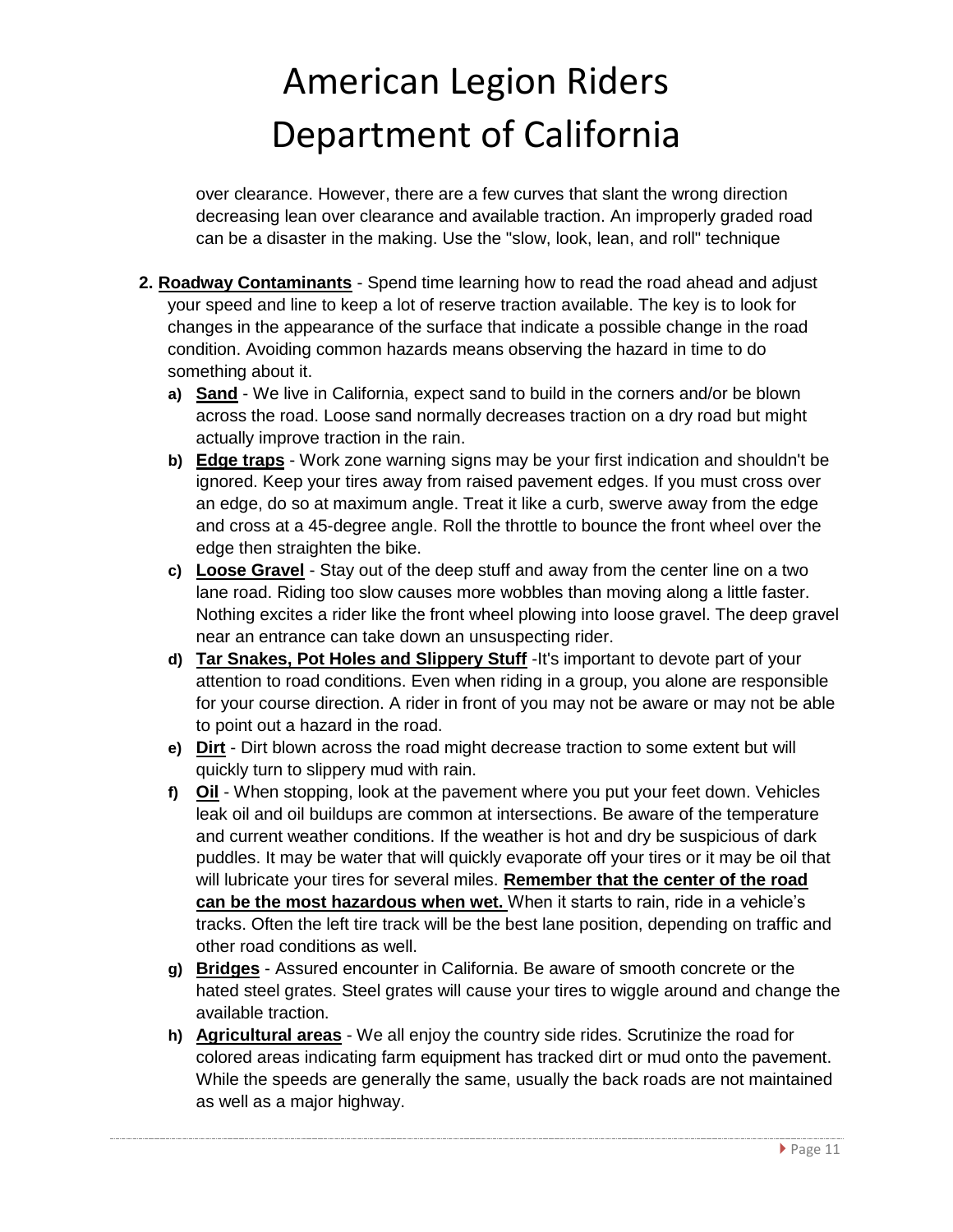- **i) Objects in Roadway** Even flat objects are reason for concern. Flattened soda pop cans have been known to become a ski when the tires cross over the can at the same time the brakes are applied. Always attempt to put your tires over the best surface of the road. Let off the brakes and allow your tire to roll over the object if it becomes lodged under your tire.
- **j) Large Trucks** Watch out when on the road with near trucks (both large and small). Riders should increase their following distance significantly when stuck behind any truck. Trucks are known for sand, rock or falling debris as with any vehicle hauling an open load. Be careful when passing trucks, they might turn left with little to no notice when you least expect them to turn.
- **k) Railroad Tracks and Steel Plates** Always approach railroad track with caution, keeping out of groove next to rail and cross at right angle. Your traction will react differently because of the change in surface type; your tire may grip the road on the pavement and be unpredictable on the plate. Always aim high in your driving, that will give you advanced warning for hazards, always approach with caution and do not brake abruptly.

#### **Section V. Be Prepared**

#### **1) Personal Protective Equipment (PPE)**

- **a) Safety Equipment:** A DOT approved helmet goes a long way towards saving your skull in case of an accident and is required by California State Law. As a reminder when riding on a military installation you are required to have the minimum PPE: helmets, long pants, long sleeve shirts, eye protection, boots, and full fingered gloves.
- **b) Eye protection** is for both the rider and passenger. Eye protection not only keeps wind from making tears streak down your face, they also keep all manner of debris and bugs from flying in to your eyes. California has a lot of bugs ranging in various sizes.
- **c) Earplugs** cut the wind noise on a motorcycle at highway speeds and helps preserve your hearing. Nice item to have on cross country trips.
- **d) Gloves** can protect your palms, knuckles, and fingers. It's a basic human reflex to brake your fall by a cat-like extension of the arms when a rider is thrown off his/her bike.
- **e) Boots** not only protect your feet, boots help keep your feet firmly planted on the floor boards and the pavement, when stopped. Any shoe over the ankle will help protect your skin from coming in contact with the blistering hot tail pipes.

#### **2) Tool Kits:**

Most Road Captains and Safety Officer/Tail Gunner's carry an extensive tool kit. It's recommended that you bring your own tool kit. If you are without tools and find that you need to make adjustments to continue the ride, check with any ALR officer or some of the more experienced riders. Tool kits are invaluable when needed. A tool kit checklist of the most commonly used tools can be found by searching of the internet.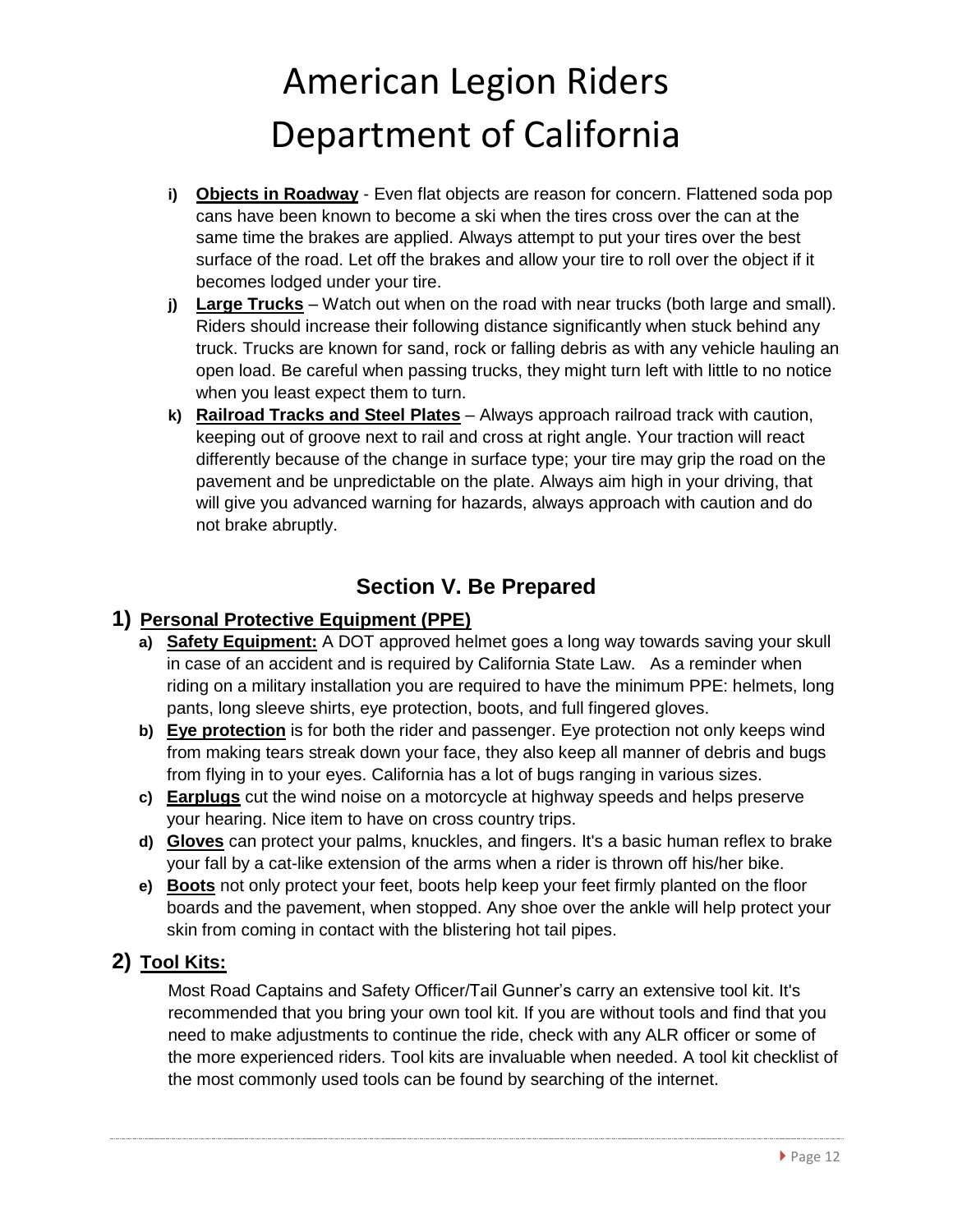#### **3) First Aid Kits:**

There is an old saying that, "There are two types of bikers, the ones that have gone down, and the ones that will go down." An ordinary first aid kit just won't cut it, mainly because of the size but also because of the type injuries bikers suffer. There are first aid kits specifically for motorcyclist. You won't have much time to read instructions so know what's in your kit and how to use it. It's always beneficial to take a course in first aid. Responding quickly can save a life!

#### **4) Accident Reporting**

In the event of an accident please use attachment (3) to report. The purpose of the report is to gather information to help make future Safety Training decisions.

#### **5) Motorcycle Hand Signals and Pointers While Riding**

- **1) Start your engines:** Point up and circle finger.
- **2) Stop:** Arm extended straight down, palm facing back.
- **3) Go past me:** Arm out, forward waving.
- **4) Point to tank:** I need gas, stop at the next station.
- **5) Point to ground:** Careful, hazard on the road.
- **6) Point at ground, rub fingers together:** Road is slippery.
- **7) Flash brake lights very rapidly:** Major watch out! Be prepared to stop QUICK.
- **8) Single finger point up from top of helmet:** Ride single file ahead.
- **9) Two fingers pointed up:** Staggered riding.
- **10) Point to sign:** Read the sign, if it's a highway sign with multiple exits listed, hold up the number of fingers corresponding to which exit you want (e.g. two fingers for the second exit listed).
- **11) Point at another rider, then pat leg:** you want that rider to come alongside you (usually so you can talk).
- **12) Point at another rider, then point to side of road:** Pull over now.
- **13) Arm out, palm back:** Stay behind me.
- **14) Waving arm in quick downward motion, with palm down and parallel:** Slow down! Often used tor bikes traveling in the opposite direction to warn of hazard or police.
- **15) Tap top of helmet, or hand on helmet:** Pay attention! (There is something ahead in the road to be aware of).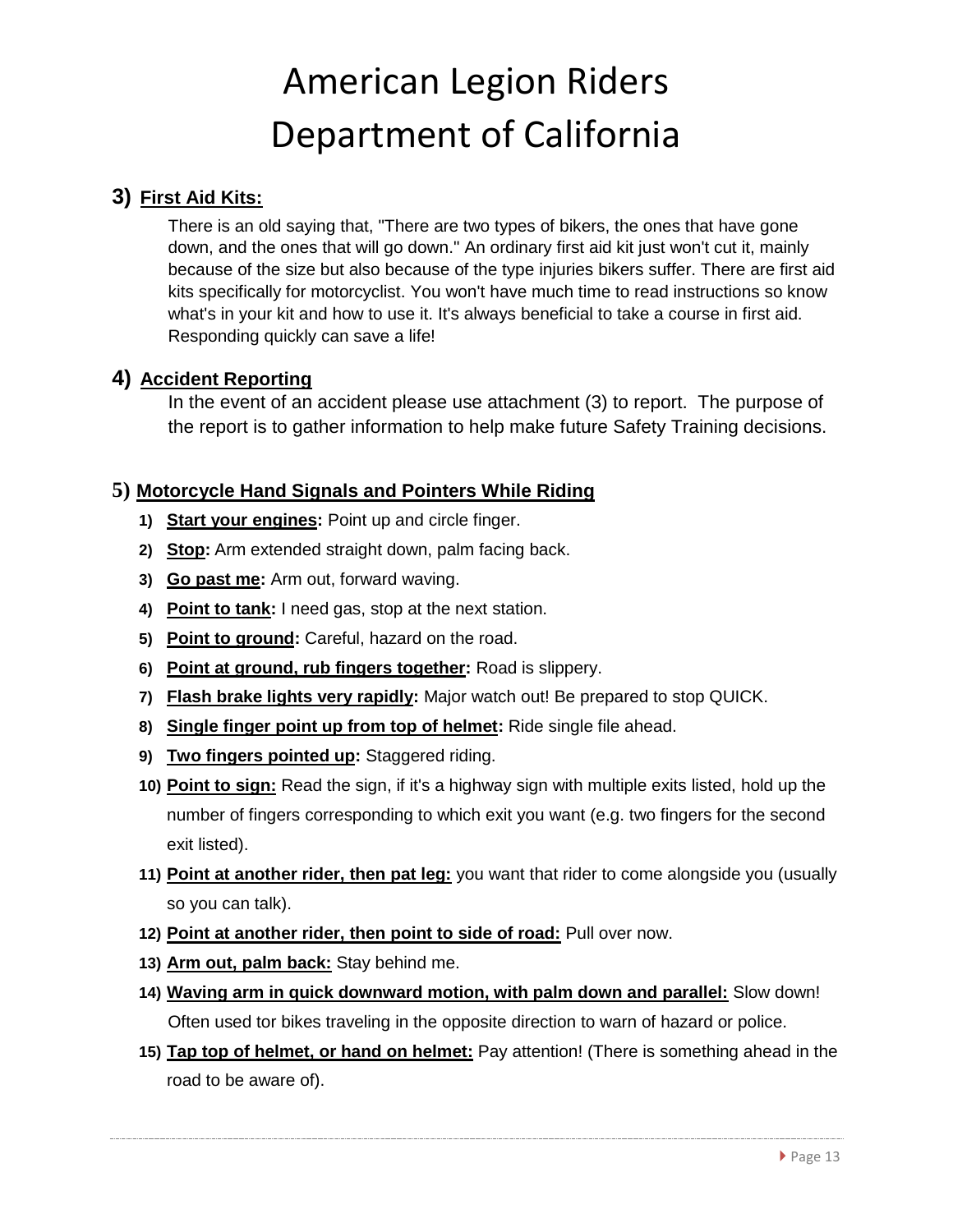- **16) Point forward, shrug shoulders:** I don't know where we're going, I probably shouldn't be leading!
- **17) Little wave to oncoming motorcyclist:** "Aren't motorcycles great'?"
- **18)** Finally, when someone gives YOU a signal, YOU should nod your head so they know you understand since they can't usually see your face very clearly from behind a helmet.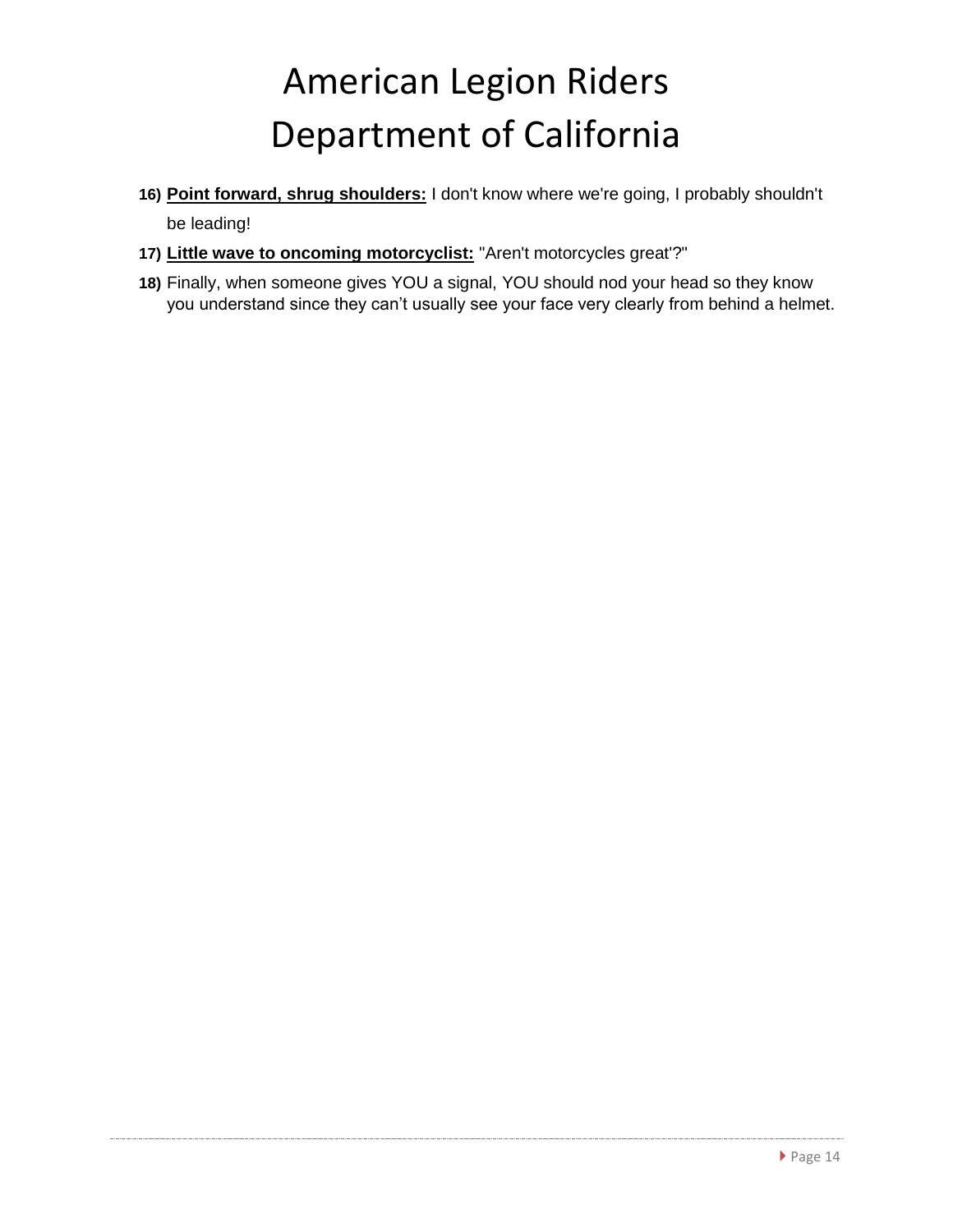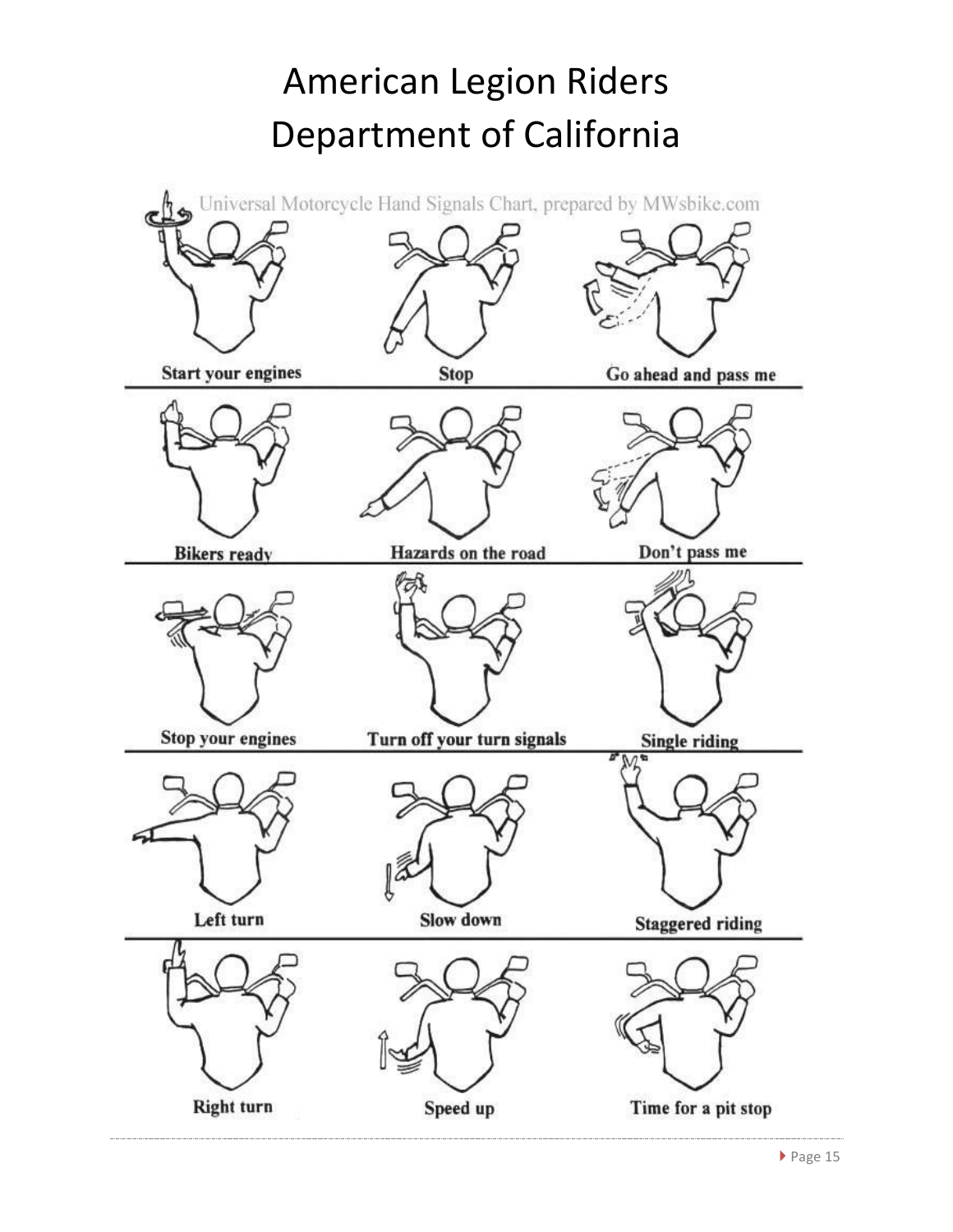#### **10) General Safety Tips:**

- **1) Big Picture:** When driving, keep your eyes moving and look far ahead, don't focus on vehicle directly in front of you, watch the car sticking out at the next intersection, watch for the stale green light, watch for the car weaving while they are on their cell phone moving and look for a way out, be prepared to swerve and/or stop. Communicate your intentions to other drivers and make sure they see you. Look for oncoming traffic crossing the double yellows on the curves.
- **2) Panic Stops:** Everyone should practice panic stops on their own before they need to make one in a group formation.
- **3) On the Highway**: Riding staggered within one lane helps provide good visibility for all riders in formation, use 1-2 second rule. Lead rider should accelerate smoothly and not shoot into gaps that are not big enough for the entire group. Leader should point out exits in advance by pointing to signs and getting into the correct lane soon enough so the entire pack can follow safely. When changing lane, the leader should maintain the same relative position in the new lane so the staggered formation does not have to propagate all the way back. Riders should try to note how many riders are behind them. With a good pre-ride brief, everyone should know which exit beforehand. Riders should not pass each other, as it may cause the other riders to lose focus on the road ahead, disrupt the stagger and makes it harder to keep track of everyone in the pack.
- **4) Back Roads**: Single-fiIe, slowest to fastest. Don't fixate on the rider ahead; watch the road and traffic ahead, slow down if you don't feel comfortable with the situation, if there is a problem, drop back. When passing cars, don't assume they see you, don't assume if the rider ahead goes, you can also or that they won't abort their pass and nail the brakes. When passing multiple cars, watch for the cars deciding to pass also, glance in your mirrors before pulling out to pass.
- **5) City Street:** Two per lane at stops, 1-2 second rule staggered while riding, don't split traffic, signal and get in correct lane with plenty of time, avoid unnecessary lane changes. With larger groups, it may not be possible to stay together, split into smaller groups and regroup when conditions allow. Leaders should slow between intersections to allow riders to catch up if there is a chance someone could make a wrong turn and also periodically (perhaps every 10 minutes) to make sure everyone is still there. Be sure to signal turns well in advance. If someone gets stranded at a traffic signal (leaders must watch for this!), when safe, the leaders should pull to the side of road in single file and wait for them.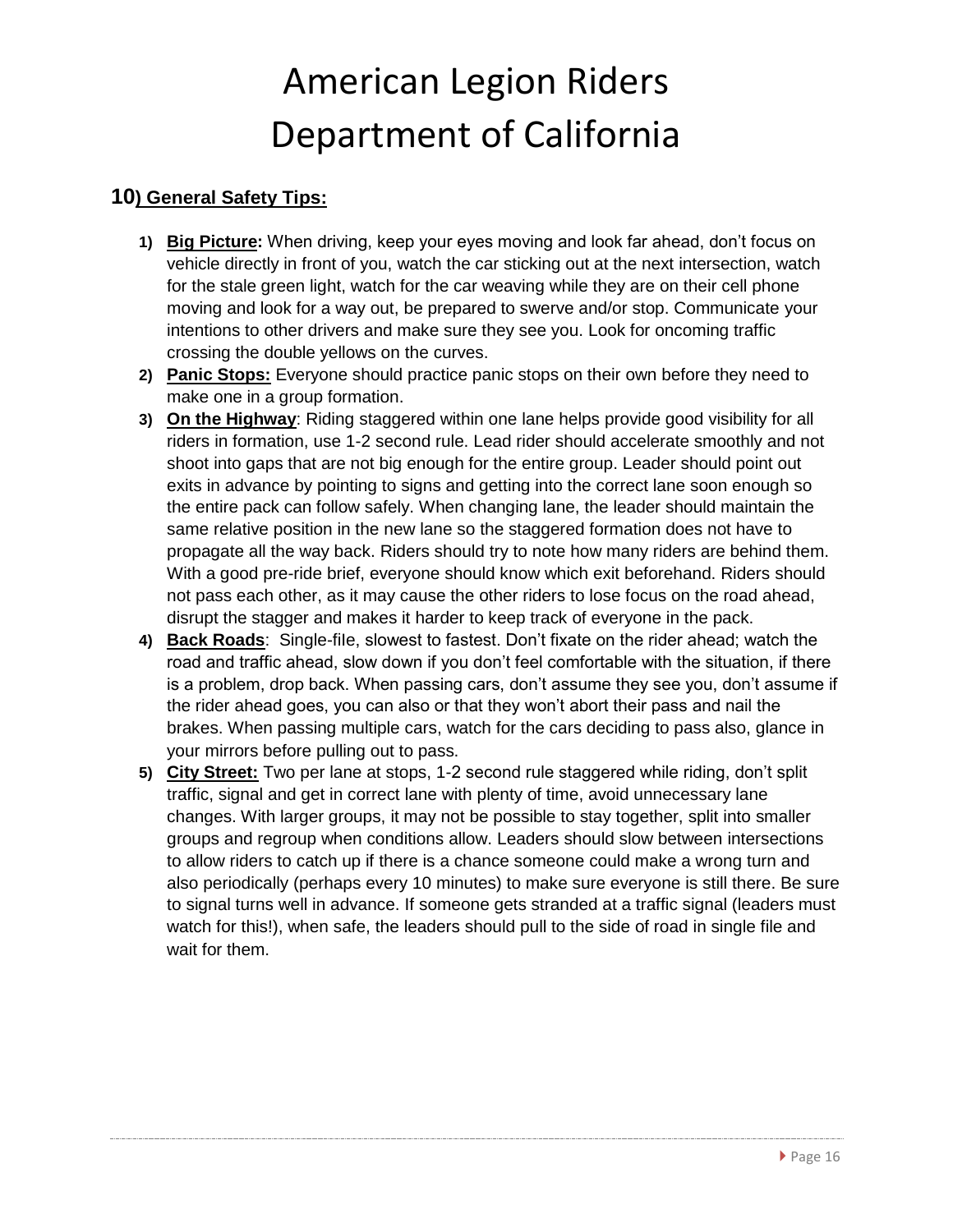#### **Motorcycle Rider Communication:**

While hand signals are the primary way that bikers communicate when on rides it is not the only way. Other ways of communication include verbal communication, cell phone communication, Chatter Box, and CB communications. Each one of these can be used as a source of information to keep all riders up to date and informed. Let's look at a few of these.

- **1) Verbal communication:** Skills can usually only be used when riders are stopped at a traffic light on a city street. However, it remains an important communicate tool. It can also be used when you are stopped on the freeway while waiting, for example, for an accident to clear or at a Border Patrol Check Point.
- **2) Cell phones:** can be used while stopped, or they can be used when riding thanks to Blue Tooth technology. Keep in mind to always be safe and observe the rules of the road. It will help to avoid the distraction that cell phone use sometimes causes if we are not careful. A cell phone can sometimes be paired with a Chatter Box too, using the aforementioned Blue Tooth technology.
- **3) Chatterbox** is a FMS/GMRS device and nothing like a CB (Note: Different frequencies). and expensive. There are FMS/GMRS radios that can be purchased for about \$100 usually for a pair, with VOX that can be setup for a motorcycle. For a few bucks more can be rigged with a Bluetooth device and made hands free. Understand that this cheap setup won't do the things that Chatterbox can do like connect to your phone - GPS - MP3. But it will do two-way com good for a mile or more.
- **4) CB Radio:** communication is the last form that we will cover here. With today's technological advances CBs can be used hands free, as well. However, not everyone has a hands-free CB Radio. If your group will be using CB Radios to communicate, the Road Captain should include the channel number that everyone will be using in the preride briefing for group rides. Also remember that on some rides CBs are used as primary communication devices for the road captains and tail gunner or assistant road captain to communicate. Please always use CBs as safely as possible. If you are not using it hands free please come to a complete stop prior to using your CB Radio and other communication devices. Remember communication is important. Safely using communication devices is paramount. Also, remember that staying informed is an important aspect of having a safe ride
- **5) Bluetooth Motorcycle com devices**. Note that these are not like that mentioned above. They are a device that are mounted on the helmet for hands free operation and can be connected to you Mobil Phone - GPS - MP3 - and can communicate with other riders. They are expensive. But there are some that are not unreasonably priced. Few brands are SENA – SCALA - UCLEAR – INTERPHONE.

#### **Road Rage**

Road rage takes the form or manifests itself in two ways for motorcyclists. One way takes place when a car driver is angered by something the motorcyclist has done and responds to it in some negative manner. There is also the opposite case. This is when a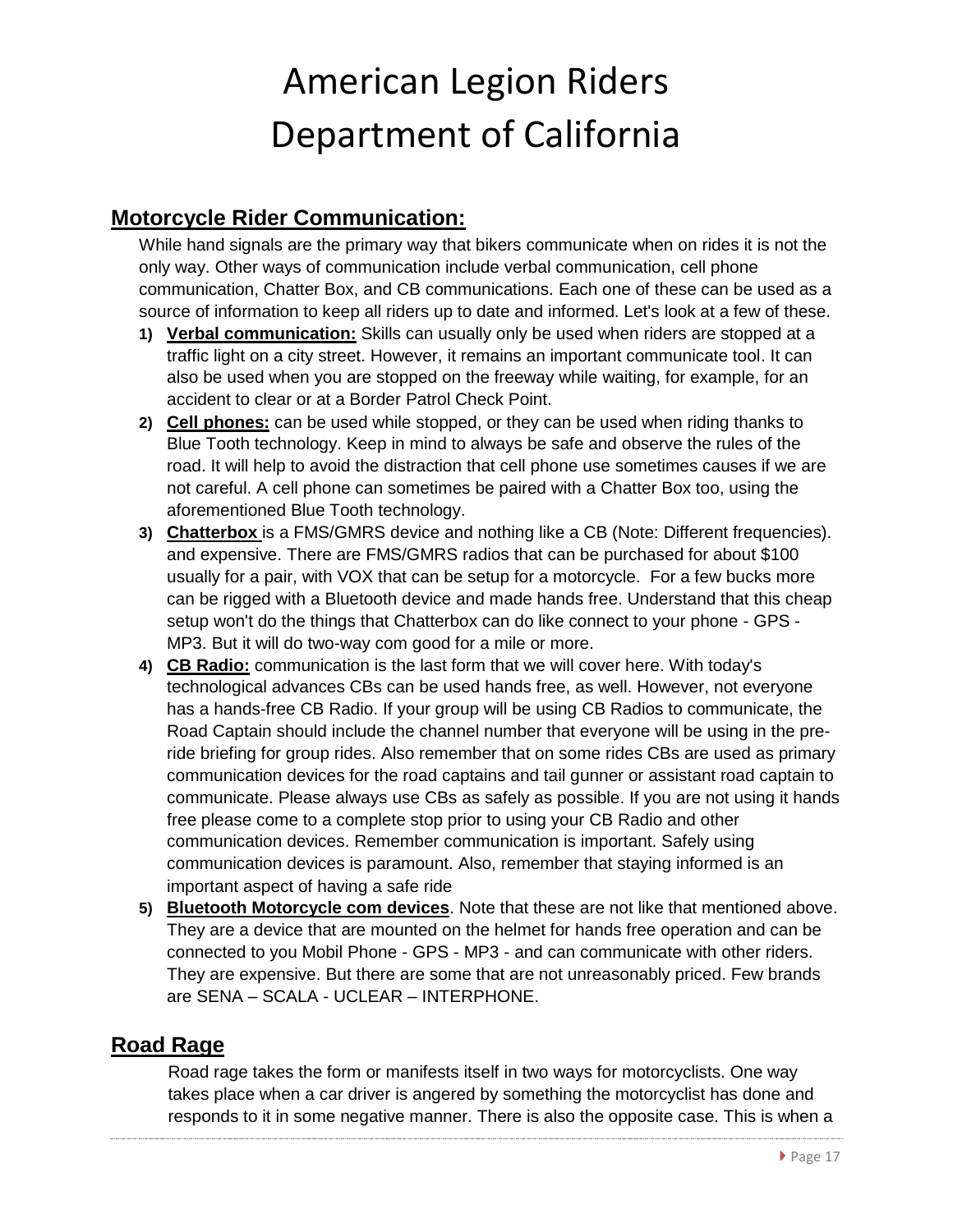biker is either cut off or experiences some other negative or unsafe road event that causes him or her to respond in a negative way. Both of these forms of road rage that involve motorcyclists are very dangerous and could easily spiral out of control and lead to the injury, jail, or death of any or all parties involved.

It is for this reason that we should be able to recognize when a road rage episode is taking place, although that is not always easy to do when we are in the heat of the moment. When it does happen, we should realize the importance of letting cooler heads prevail. We should also not try to take matters into our own hands. If you think that someone has violated the law or broken a traffic rule, please report that person or persons to the authorities. There is rarely an accident where a motorcyclist was involved and escapes without injury, but if this is the case, exchange information such as driver license info, registration, and proof of insurance with the other driver(s) involved, and turn that information over to your insurance company. Any major accidents of course need to be reported to the police.

#### **Mentor Program:**

**Purpose:** Simple, decrease accidents. Any new rider or members with questions – contact the Chapter Ride Coordinator to be teamed up with a volunteer mentor that will help teach the ropes. Our mentorship program is to help materialize our number one goal, "To ride safe and have fun while representing the American Legion." The beauty of this mentorship program is that riders can ask any question and receive quality counsel without the fear of being ridiculed. We have all been there, the new American Legion Rider with countless questions about motorcycles and motorcycle customs. A new Rider can really benefit from getting great advice from experienced riders. Mentors enhance a rider's experience by serving as role models and advisors. A successful riders program requires the support of its members. A Chapter's informal mentoring program should match experienced seasoned riders with new riders to provide support in safety, helping understand motorcycle dynamics, and to provide knowledge about the American Legion Riders and motorcycle club etiquette.

**GET INVOLVED:** One of the most exciting and rewarding ways you can volunteer with the American Legion Riders is to become a mentor. It's simple, contact the American Legion Rider's Director and when a new rider request assistance, you'll be there to help.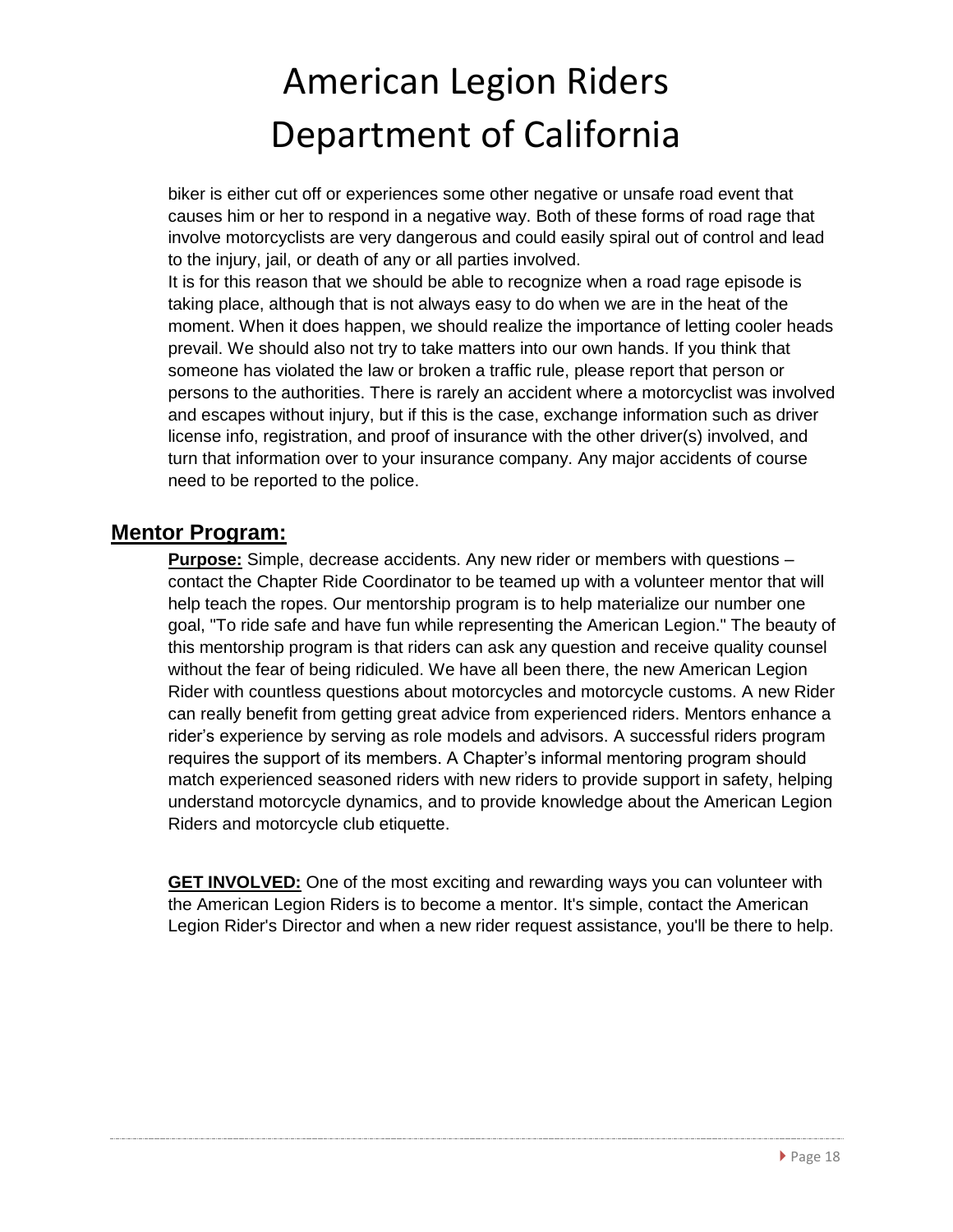#### **Info Sites**

#### **ALR DOC**

<http://alrdoc.org/home.php>

**CA DMV Motorcycle Handbook** [https://apps.dmv.ca.gov/pubs](https://apps.dmv.ca.gov/pubs/)  **California Motorcyclist Safety Program (CMSP)** [https://www.chp.ca.gov/programs](https://www.chp.ca.gov/programs-services/programs/california-motorcyclist-safety)[services/programs/california-motorcyclist-safety](https://www.chp.ca.gov/programs-services/programs/california-motorcyclist-safety)

#### **Acknowledgements:**

| ALR DOC VP:                           | Randy Brenneman (ALR 684) |
|---------------------------------------|---------------------------|
| <b>ALR DOC Safety Officer:</b>        | Ken White (ALR 149)       |
| ALR DOC Area 3 Safety Representative: | Scoti Tomlinson (ALR 684) |
| ALR DOC Area 5 Safety Representative: | Jeff Dodds (ALR 149)      |
| ALR DOC Area 6 Safety Representative  | Randy Earl (ALR 66)       |
| ALR 149 Chapter Member                | Caleb Homer (ALR 149)     |

#### **Acknowledgements: Update 2019**

| <b>Steve Wandt</b>                                                        |  |
|---------------------------------------------------------------------------|--|
| <b>ALR Area 1 Safety Representative</b>                                   |  |
| ALR Area 1 Safety Representative<br>Gary Greenough (ALR 111)              |  |
| ALR Area 2 Safety Representative<br>Mike Oliva (D-28)                     |  |
| <b>ALR Area 3 Safety Representative</b><br>Rochelle Billet-Smith (ALR 26) |  |
| ALR Area 5 Ass't Vice President<br>Larry Brandt (ALR 328)                 |  |
| ALR Area 6 Safety Representative<br>Cristina Molina (ALR 43)              |  |

For additions and corrections, please contact ALR DOC Safety Officer alrdocsafety@gmail.com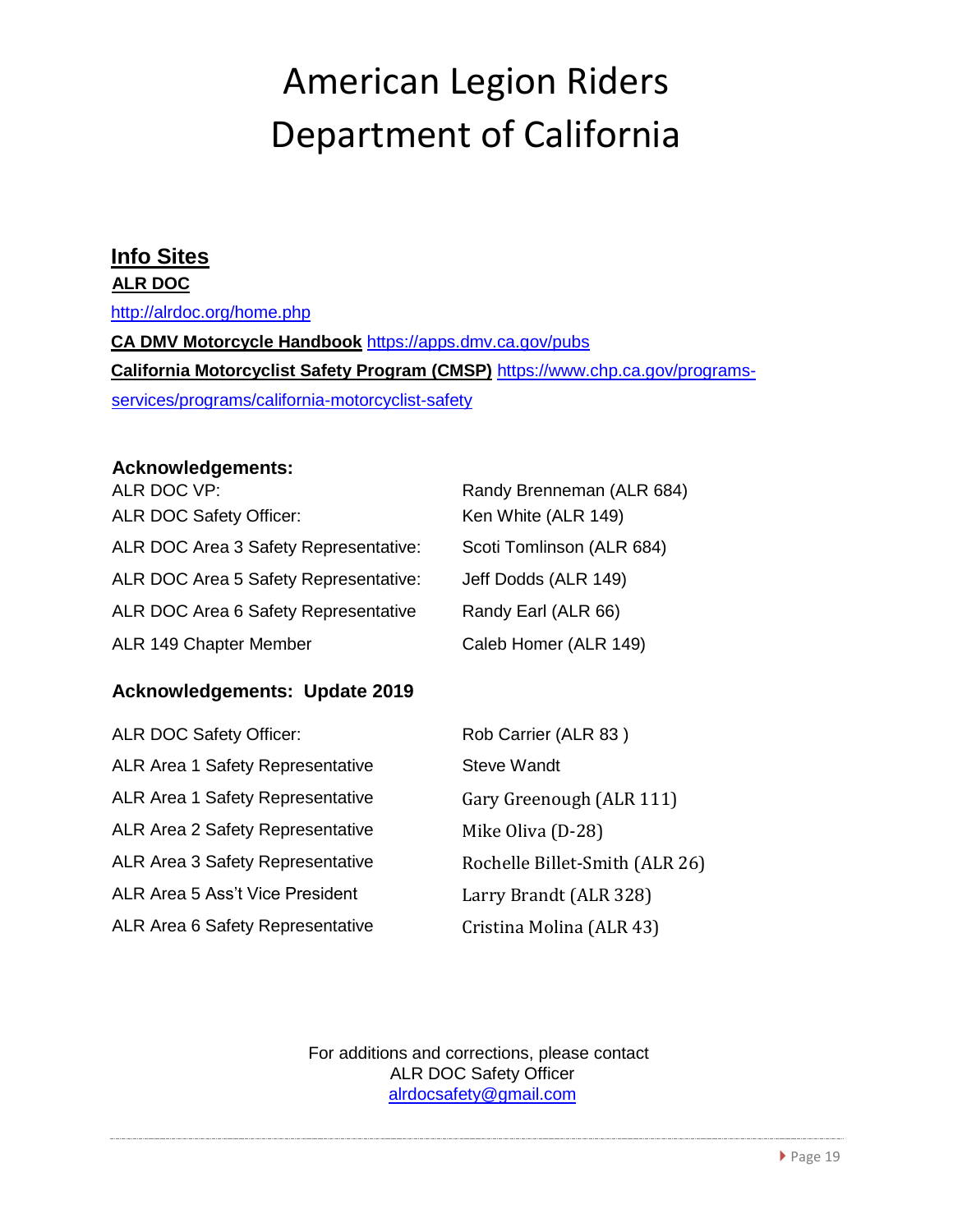#### **T-CLOCS**SM Inspection Checklist



|                                 |                                                                                                     | <b>T-CLOCS ITEM WHAT TO CHECK WHAT TO LOOK FOR</b>                                                                            | <b>CHECK-OFF</b>               |                          |  |
|---------------------------------|-----------------------------------------------------------------------------------------------------|-------------------------------------------------------------------------------------------------------------------------------|--------------------------------|--------------------------|--|
| <b>T-TIRES &amp; WHEELS</b>     |                                                                                                     |                                                                                                                               |                                |                          |  |
| Tires                           | Condition                                                                                           | Tread depth, wear, weathering, evenly seated, bulges, embedded objects.                                                       | Front                          | Rog                      |  |
|                                 | Air Pressure                                                                                        | Check when cold, adjust to load.                                                                                              | Frant                          | Road                     |  |
| Wheels                          | Spokes<br>Bent, broken, missing, tension, check at top of wheel: "ring" = DK  "thud" = loose spoke. |                                                                                                                               |                                |                          |  |
|                                 | Cast                                                                                                | Cracks, dents.                                                                                                                | Front                          | Road                     |  |
|                                 | <b>Rims</b>                                                                                         | Out of round/true -- Smm. Spin wheel, Index against stationary pointer.                                                       | Front                          | Rear                     |  |
|                                 | Bearings                                                                                            | Grab top and bottom of tire and flex: No freeplay (click) between hub and axle,<br>no growl when spinning.                    | Front                          | Road                     |  |
|                                 | Seals                                                                                               | Cracked, cut or torn, excessive grease on outside, reddish-brown around outside.                                              | Front                          | Road                     |  |
| Brakes                          | Function                                                                                            | Each brake alone keeps bike from rolling.                                                                                     | Front                          | Road                     |  |
|                                 | Condition                                                                                           | Check pads and discs for wear.                                                                                                | Front                          | Road                     |  |
| <b>C-CONTROLS</b>               |                                                                                                     |                                                                                                                               |                                |                          |  |
| Handlebars                      | Condition                                                                                           | Bars are straight, turn freely, handgrips and bar ends are secure.                                                            |                                |                          |  |
| <b>Levers and Pedal</b>         | Condition                                                                                           | Broken, bent, cracked, mounts tight, ball ends on handlebar levers, proper adjustment.                                        |                                |                          |  |
|                                 | Plycits                                                                                             | Lubricated                                                                                                                    |                                |                          |  |
| Cables                          | Condition                                                                                           | Fraying, kinks, lubrication: ends and interior.                                                                               |                                |                          |  |
|                                 | Routing                                                                                             | No Interference or pulling at steering head, suspension, no sharp angles, wire supports in place.                             |                                |                          |  |
| Hoses                           | Condition                                                                                           | Cuts, cracks, leaks, bulges, chafing, deterioration.                                                                          |                                |                          |  |
|                                 | Routing                                                                                             | No Interference or pulling at steering head, suspension, no sharp angles, hose supports in place.                             |                                |                          |  |
| Throttie                        | Operation                                                                                           | Moves freely, snaps closed, no revving when handlebars are turned.                                                            |                                |                          |  |
| <b>L-LIGHTS &amp; ELECTRICS</b> |                                                                                                     |                                                                                                                               |                                |                          |  |
| Battery                         | Condition                                                                                           | Terminals; clean and tight; electrolyte level, held down securely.                                                            |                                |                          |  |
|                                 | Vant Tube                                                                                           | Not kinked, routed properly, not plugged.                                                                                     |                                |                          |  |
| Headlamp                        | Condition                                                                                           | Cracks, reflector, mounting and adjustment system.                                                                            |                                |                          |  |
|                                 | Alm                                                                                                 | Height and right/left                                                                                                         |                                |                          |  |
| Tail lamp/brake<br>lamp         | Condition                                                                                           | Cracks, clean and tight.                                                                                                      |                                |                          |  |
|                                 | Operation                                                                                           | Activates upon front brake/rear brake application.                                                                            |                                |                          |  |
| <b>Turn signals</b>             | Operation                                                                                           | Flashes correctly.                                                                                                            | Front loft<br><b>Roar left</b> | Frontright<br>Rear right |  |
| Switches                        | Operation                                                                                           | All switches function correctly: engine cut-off, hi/low beam, turn signal.                                                    |                                |                          |  |
| Milrrors                        | Condition                                                                                           | Cracks, clean, tight mounts and swivel joints.                                                                                |                                |                          |  |
|                                 | Alm                                                                                                 | Adjust when seated on bike.                                                                                                   |                                |                          |  |
| Lenses & Reflectors             | Condition                                                                                           | Cracked, broken, securely mounted, excessive condensation.                                                                    |                                |                          |  |
| Wirting                         | Condition                                                                                           | Fraying, chafing, insulation.                                                                                                 |                                |                          |  |
|                                 | Routling                                                                                            | Pinched, no interference or pulling at steering head or suspension, wire looms and ties in place,<br>connectors tight, clean. |                                |                          |  |
| <b>O-OIL &amp; OTHER FLUIDS</b> |                                                                                                     |                                                                                                                               |                                |                          |  |
| Levels                          | Engine Oil                                                                                          | Check warm on center stand on level ground, dipstick, sight glass.                                                            |                                |                          |  |
|                                 | Gear Oil, Shaft Drive                                                                               | Transmission, rear drive, shaft.                                                                                              |                                |                          |  |
|                                 | Hydraulic Fluid                                                                                     | Brakes, clutch, reservoir or sight glass.                                                                                     |                                |                          |  |
|                                 | Coolant                                                                                             | Reservoir and/or coolant recovery tank - check only when cool.                                                                |                                |                          |  |
|                                 | Fuel                                                                                                | Tank or gauge.                                                                                                                |                                |                          |  |
| Leaks                           | Engine Off                                                                                          | Gaskets, housings, seals.                                                                                                     |                                |                          |  |
|                                 | Gear Oil, Shaft Drive                                                                               | Gaskets, seals, breathers.                                                                                                    |                                |                          |  |
|                                 | Hydraulic Fluid                                                                                     | Hoses, master cylinders, calipers.                                                                                            |                                |                          |  |
|                                 | Coolant                                                                                             | Radiator, hoses, tanks, fittings, pipes.                                                                                      |                                |                          |  |
|                                 | Fuel                                                                                                | Lines, fuel valve, carbs.                                                                                                     |                                |                          |  |
| <b>C-CHASSIS</b>                |                                                                                                     |                                                                                                                               |                                |                          |  |
| Frame                           | Condition                                                                                           | Cracks at gussets, accessory mounts, look for paint lifting.                                                                  |                                |                          |  |
|                                 | Steering Head<br>Boarings                                                                           | No detent or tight spots through full travel, raise front wheel, check for play<br>by pulling/pushing forks.                  |                                |                          |  |
|                                 | Swingarm Bushings                                                                                   | Raise rear wheel, check for play by pushing/pulling swingarm.                                                                 |                                |                          |  |
| Suspension                      | Front Forks                                                                                         | Smooth travel, equal air pressure/damping, anti-dive settings.                                                                |                                | Right                    |  |
|                                 | Rear Shockist                                                                                       | Smooth traval, aqual pre-load/air pressure/damping settings, linkage moves<br>freely and is lubricated.                       | Laft                           | Right                    |  |
| Chain or Belt                   | <b>Tension</b>                                                                                      | Check at tichtest pol                                                                                                         |                                |                          |  |
|                                 | Lubrication                                                                                         | Side plates when hot. Note: do not lubricate belts.                                                                           |                                |                          |  |
|                                 | Sprockets                                                                                           | Teeth not hooked, securely mounted                                                                                            |                                |                          |  |
| Fasteners                       | Threaded                                                                                            | Tight, missing bolts, nuts.                                                                                                   |                                |                          |  |
|                                 | Clips & Cotter Pins                                                                                 | Broken, missing.                                                                                                              |                                |                          |  |
| <b>S-STANDS</b>                 |                                                                                                     |                                                                                                                               |                                |                          |  |
| Center stand                    | Condition                                                                                           | Cracks, bent.                                                                                                                 |                                |                          |  |
|                                 | Retention                                                                                           | Springs in place, tension to hold position.                                                                                   |                                |                          |  |
| Side stand                      | Condition                                                                                           | Cracks, bent (safety cut-out switch or pad equipped).                                                                         |                                |                          |  |
|                                 | Retention:                                                                                          | Springs in place, tension to hold position.                                                                                   |                                |                          |  |

Attachment (1)

 $00/14$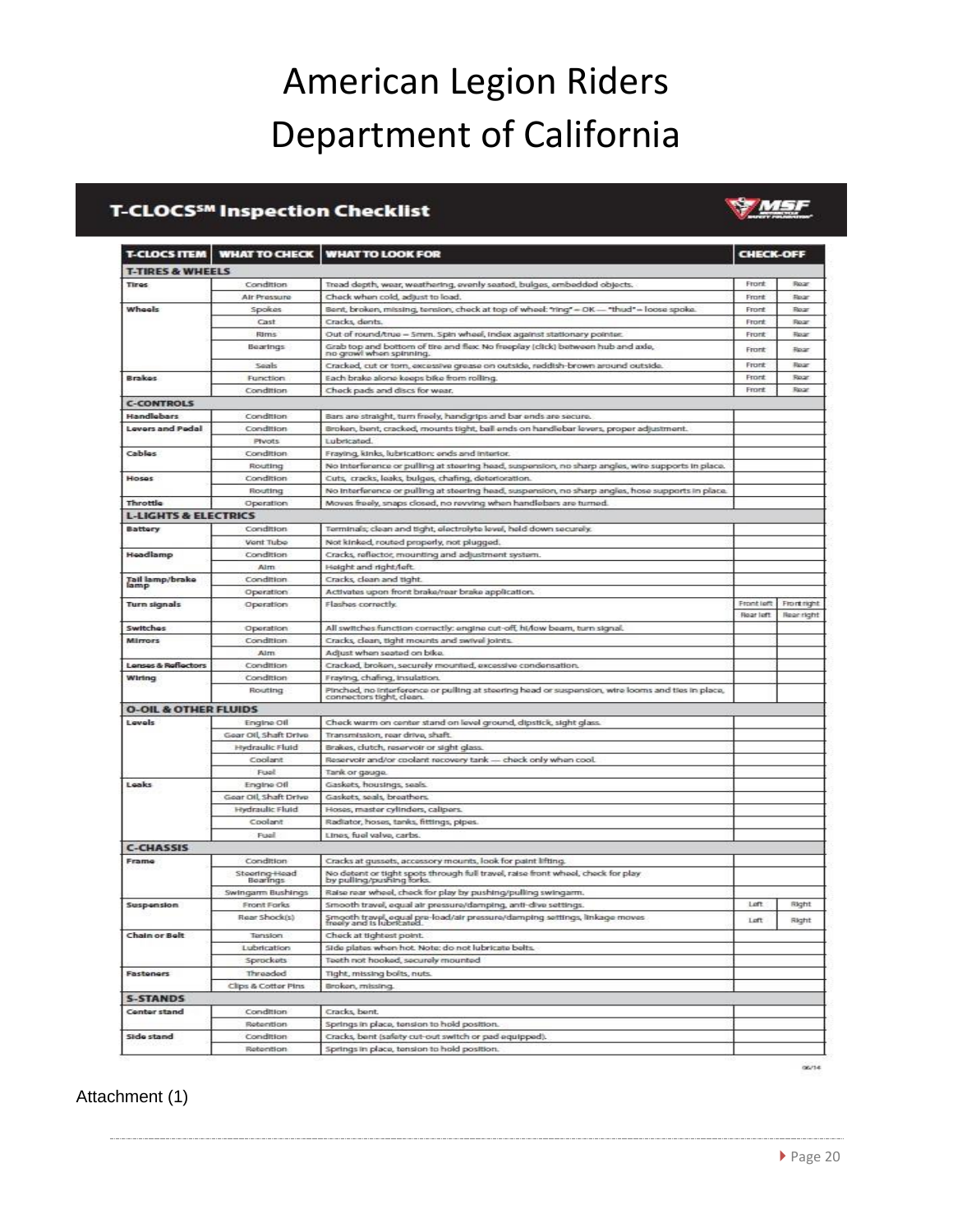### **Pre-Ride Brief Sheet**

| <b>Destination</b>      |                            |  |
|-------------------------|----------------------------|--|
| <b>Est. Travel Time</b> | <b>Est. Travel Mileage</b> |  |

| <b>Pledge of Allegiance</b> | (Typically, the SAA)      |
|-----------------------------|---------------------------|
| <b>Ride Prayer</b>          | (Typically, the Chaplain) |

| <b>Route (basic overview)</b> | (Insert turn by turn overview, major roads, etc.) |
|-------------------------------|---------------------------------------------------|
|                               |                                                   |
|                               |                                                   |
|                               |                                                   |
|                               |                                                   |
|                               |                                                   |

| <b>Planned Stops</b> | -1<br>д. | 4.       |  |
|----------------------|----------|----------|--|
|                      | <u>.</u> | <u>.</u> |  |
|                      | ∽<br>э.  | o.       |  |

| <b>Pre-Ride Notes</b> | (note any hazard areas like construction zones) |
|-----------------------|-------------------------------------------------|
|                       |                                                 |
|                       |                                                 |

| <b>Special Notes</b> |  |
|----------------------|--|
|                      |  |
|                      |  |
|                      |  |

#### (Insert map/directions here)

Attachment (2)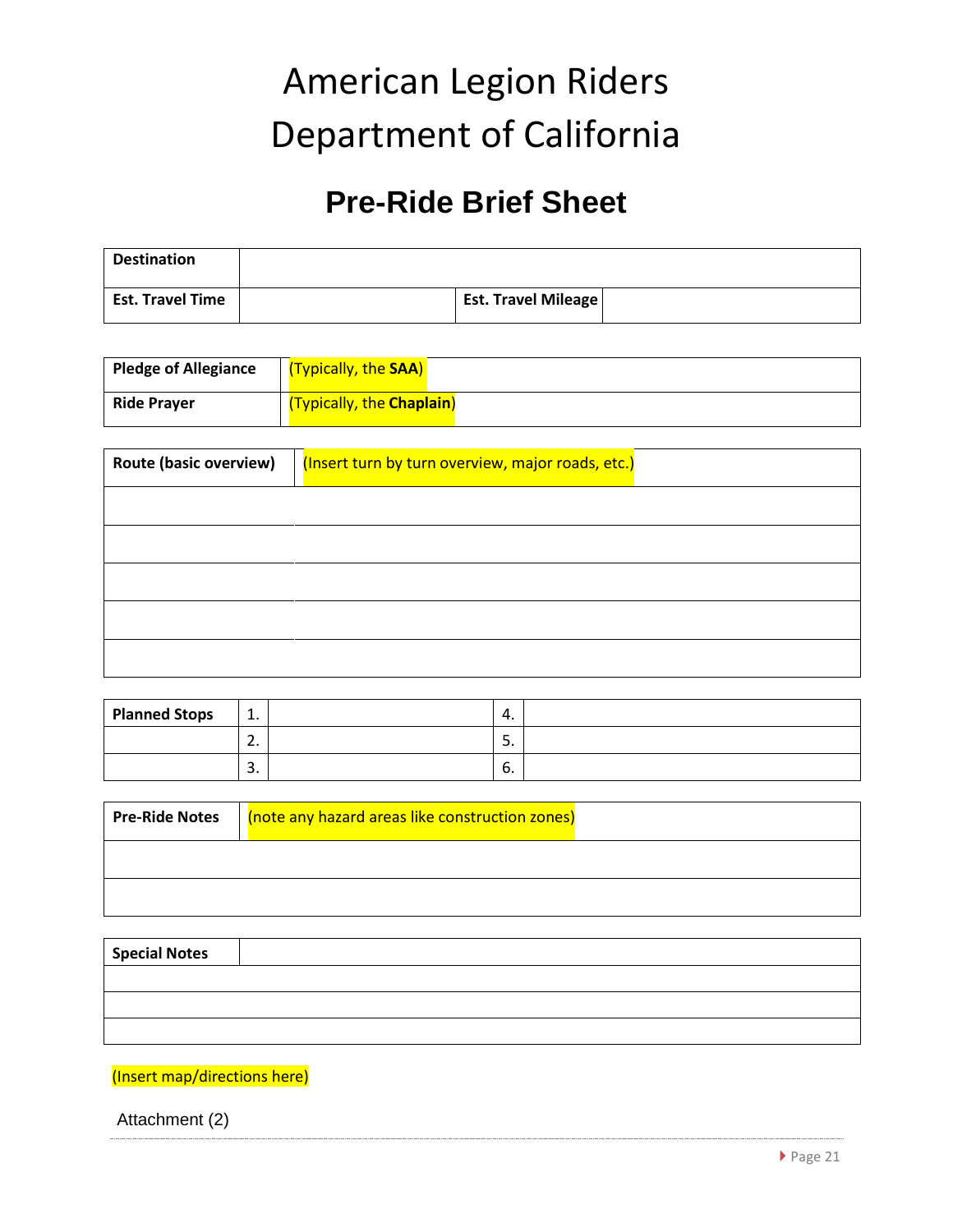### Accident / Injury Report

The purpose of this form is to help the Safety Committee decide the type and frequency of Safety Training for the American Legion Riders, Department of California. This report is to be filled out by the ALR Chapter Secretary and turned into ALR DEC Safety Officer within one week of notification of an accident involving a Chapter Member. E-mail completed form: alrdocsafety@gmail.com

| Chapter Number: | Chapter POC: | Phone              |
|-----------------|--------------|--------------------|
| Email Address:  |              | Best time to call: |
|                 |              |                    |

| Documents Up to Date: |           | Date of Accident:  |
|-----------------------|-----------|--------------------|
| License               | Insurance | Place of Accident: |

| Injury: | YES or NO |
|---------|-----------|
|         |           |

Circumstances surrounding the Accident: When, where, how accident occurred, road conditions, traffic conditions, etc.:



Attachment (3)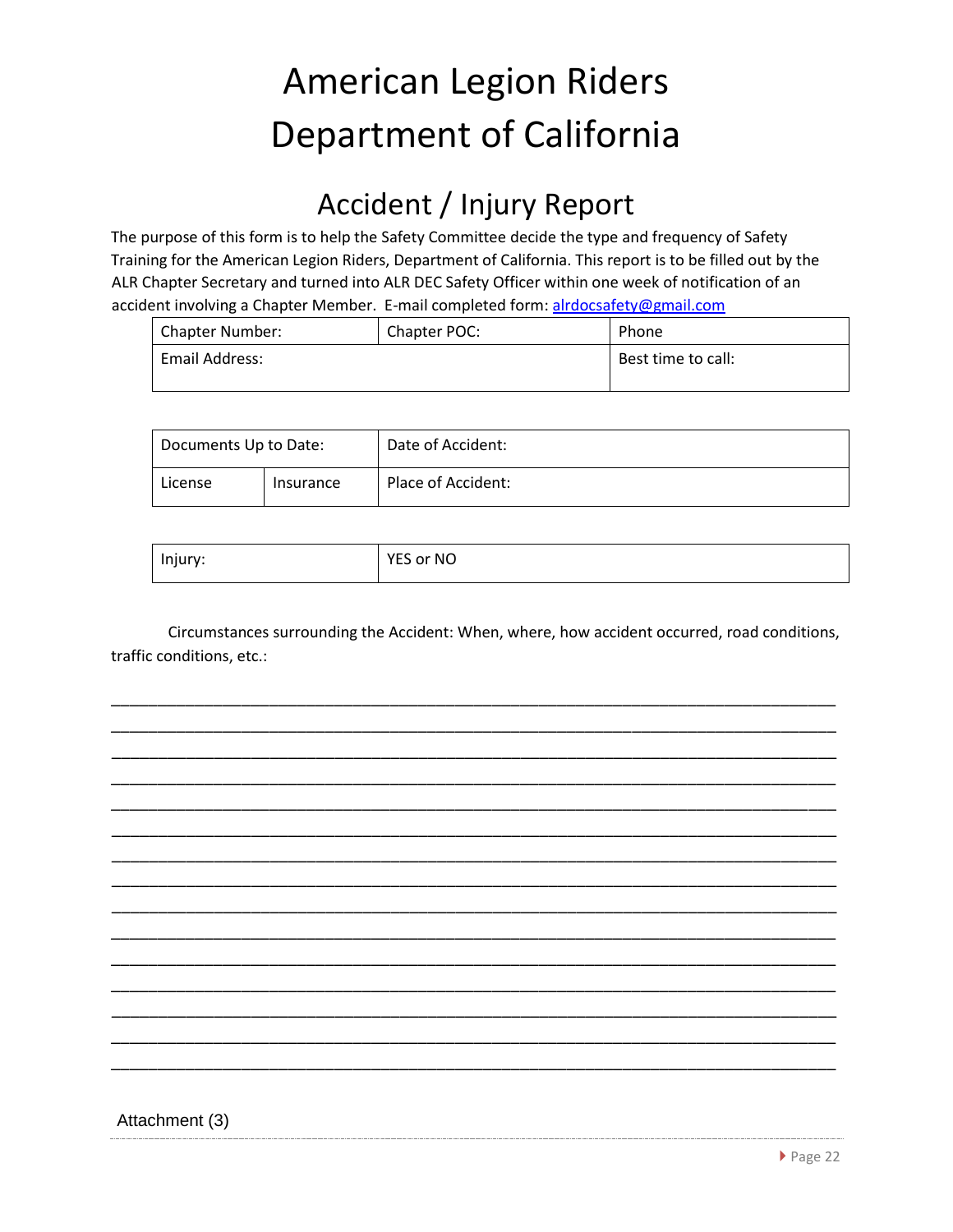

Attachment (4)